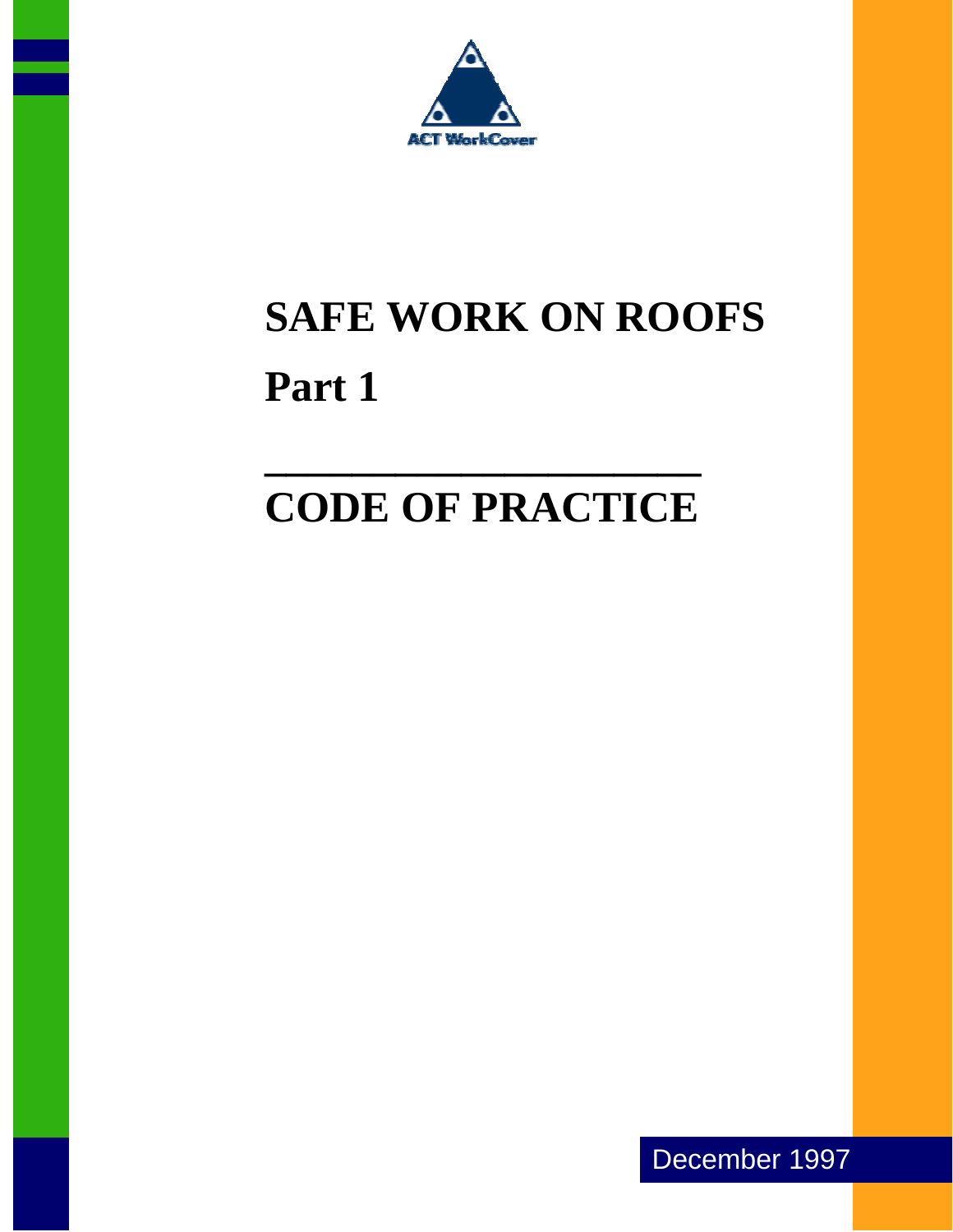## **FOREWORD**

This Code of Practice was approved by the Minister for Industrial Relations under section 87 of the *Occupational Health and Safety Act 1989* for application in the ACT. The aim is to provide employers, self employed persons and employees with practical advice on safe work on roofs for buildings other than single storey residential buildings.

This Code was developed by the Building Industry Advisory Committee, which is a tripartite working party of the ACT Occupational Health and Safety Council. Development of the Code involved extensive consultation with industry and other special interest groups.

ACT WorkCover

June 1999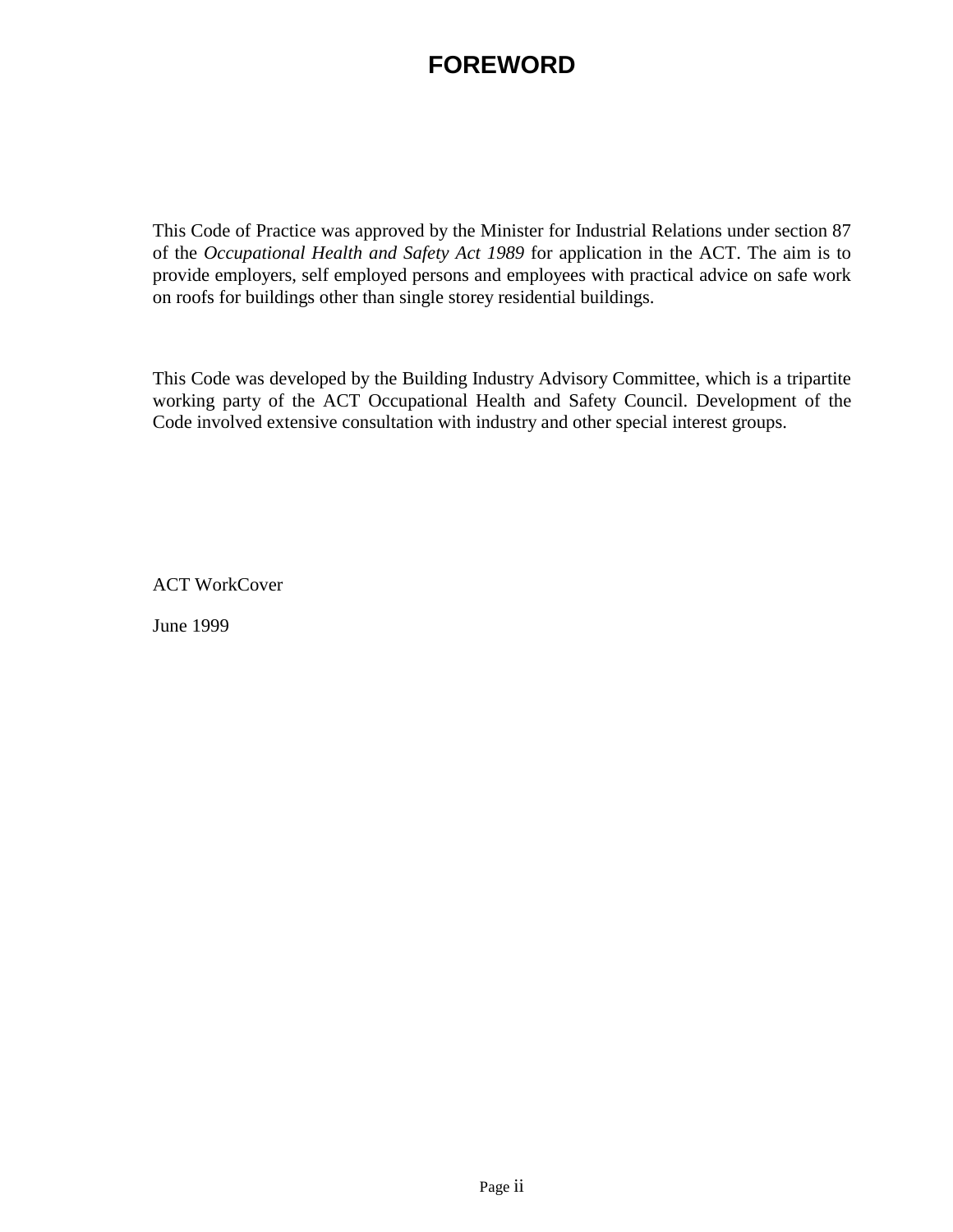### **What is a Code of Practice?**

An approved Code of Practice is a practical guide to achieving the standard of health and safety required by the Occupational Health and Safety Act, 1989 and Regulations for a particular area of work.

An approved Code of Practice should be followed, unless there is an alternative course of action which achieves the same or a better standard of health and safety in the workplace. An Industry Code of Practice is approved by the Minister for Industrial Relations and Employment. It comes into effect on the day the notice of this approval is published in the ACT Government Gazette or on the day specified in the Gazette notice.

An approved Code of Practice is designed to be used in conjunction with the Act and Regulations but does not have the same legal force. A person or company cannot be prosecuted for failing to comply with an approved Code of Practice. However, in proceedings under the Act or Regulations, failure to observe a relevant approved Code of Practice can be used as evidence that a person or company has contravened or failed to comply with the provisions of the Act or Regulations.

A WorkCover Inspector may cite an approved Code of Practice in a direction in an Improvement or Prohibition Notice, indicating the measures that should be taken to remedy an alleged contravention or non-compliance. Failure to comply with a requirement in an Improvement or Prohibition Notice is an offence.

## **In summary an approved CODE OF PRACTICE**

- **1.** Gives practical guidance on how the required standard of health and safety can be achieved in an area of work,
- **2.** Should be followed, unless there is an alternative course of action which achieves the same or better standard of health and safety in the workplace,
- **3.** Can be used in support of the preventive enforcement provisions of the Occupational Health and Safety Act,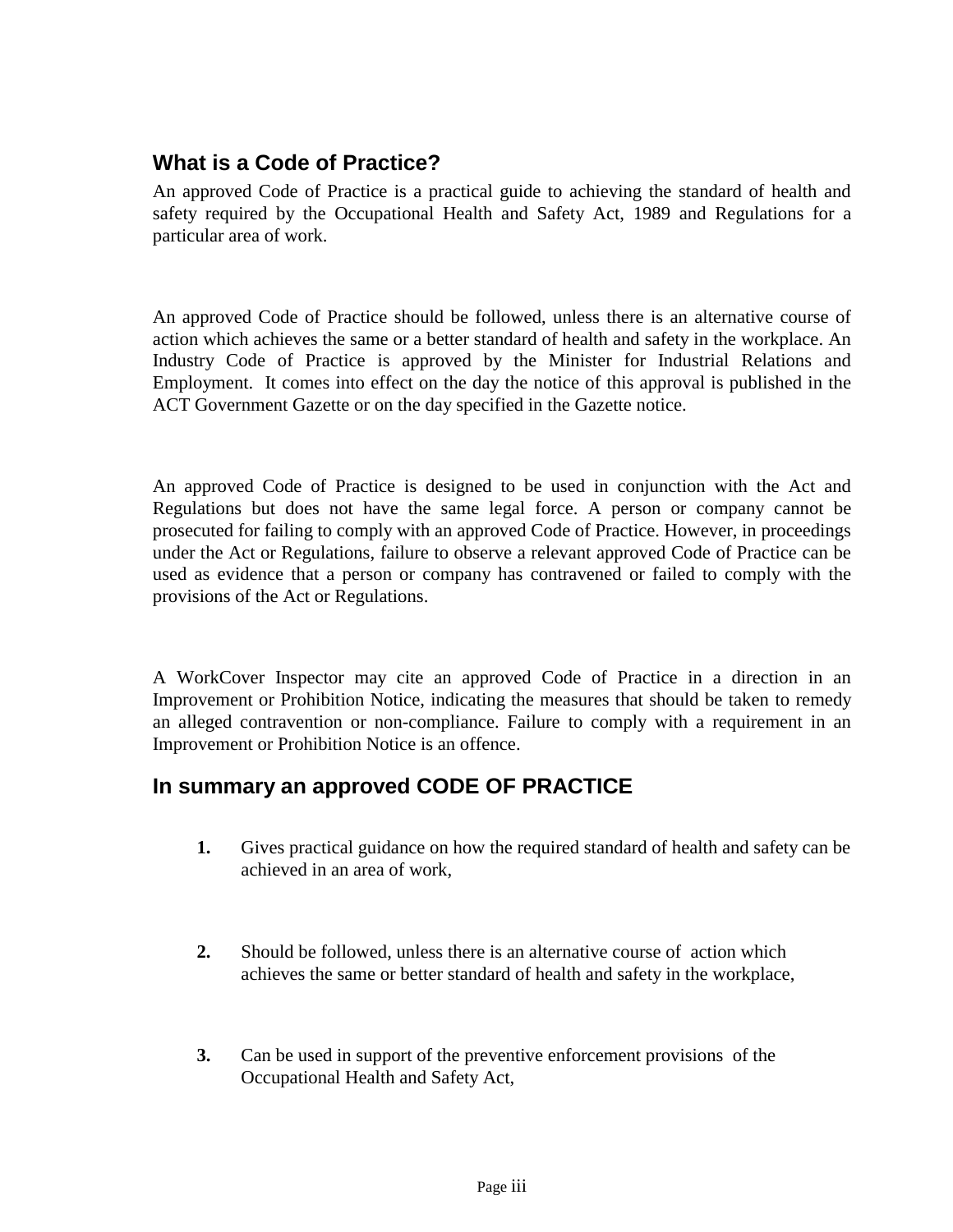**4.** Can be used to support prosecution for failing to comply with or contravening the Act or Regulations.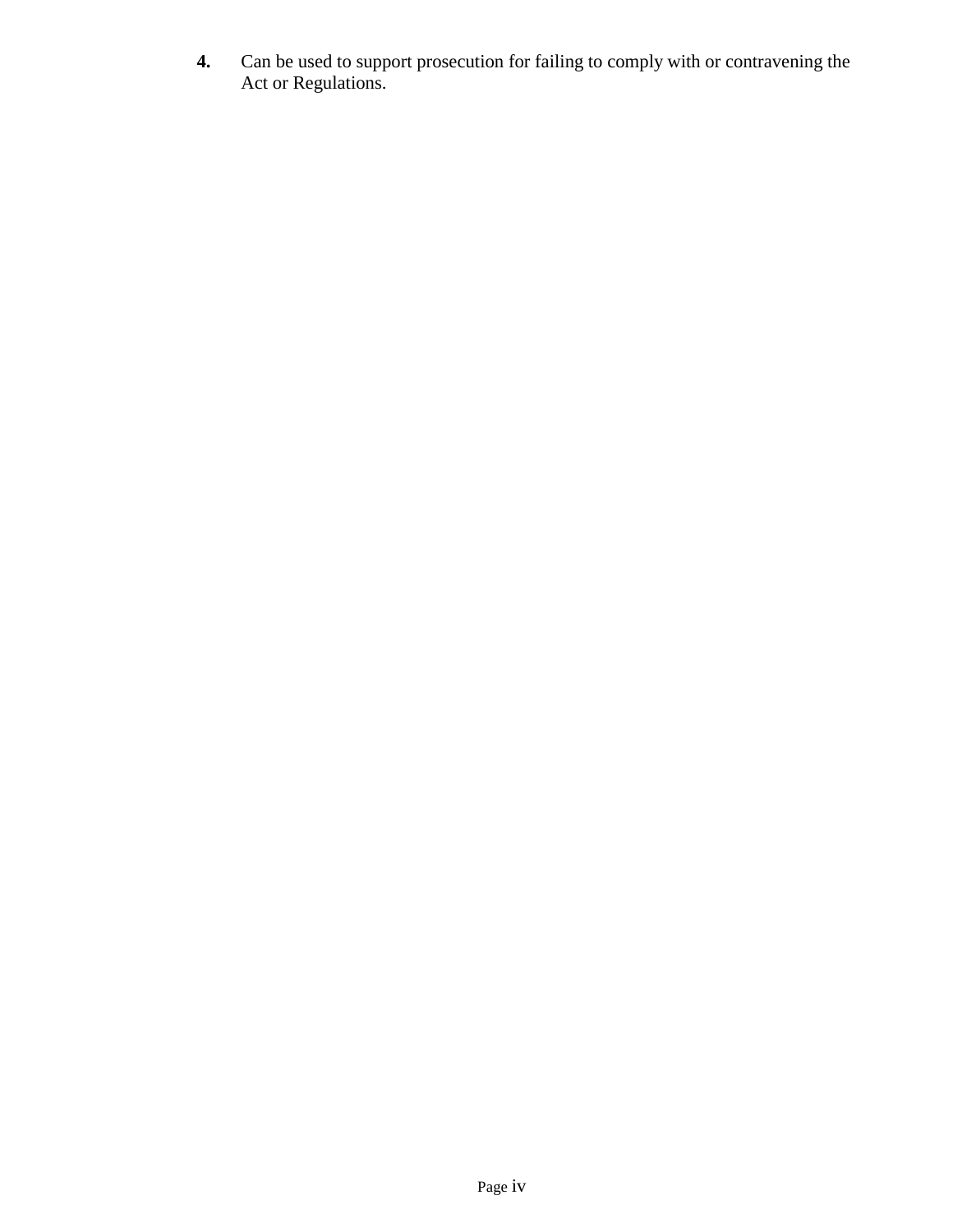| 1.         |
|------------|
|            |
|            |
|            |
|            |
|            |
|            |
|            |
|            |
|            |
|            |
|            |
|            |
|            |
| $\cdot$ .7 |
| 3.4        |
|            |
|            |
|            |
|            |
|            |
| 3.10       |

## **Contents**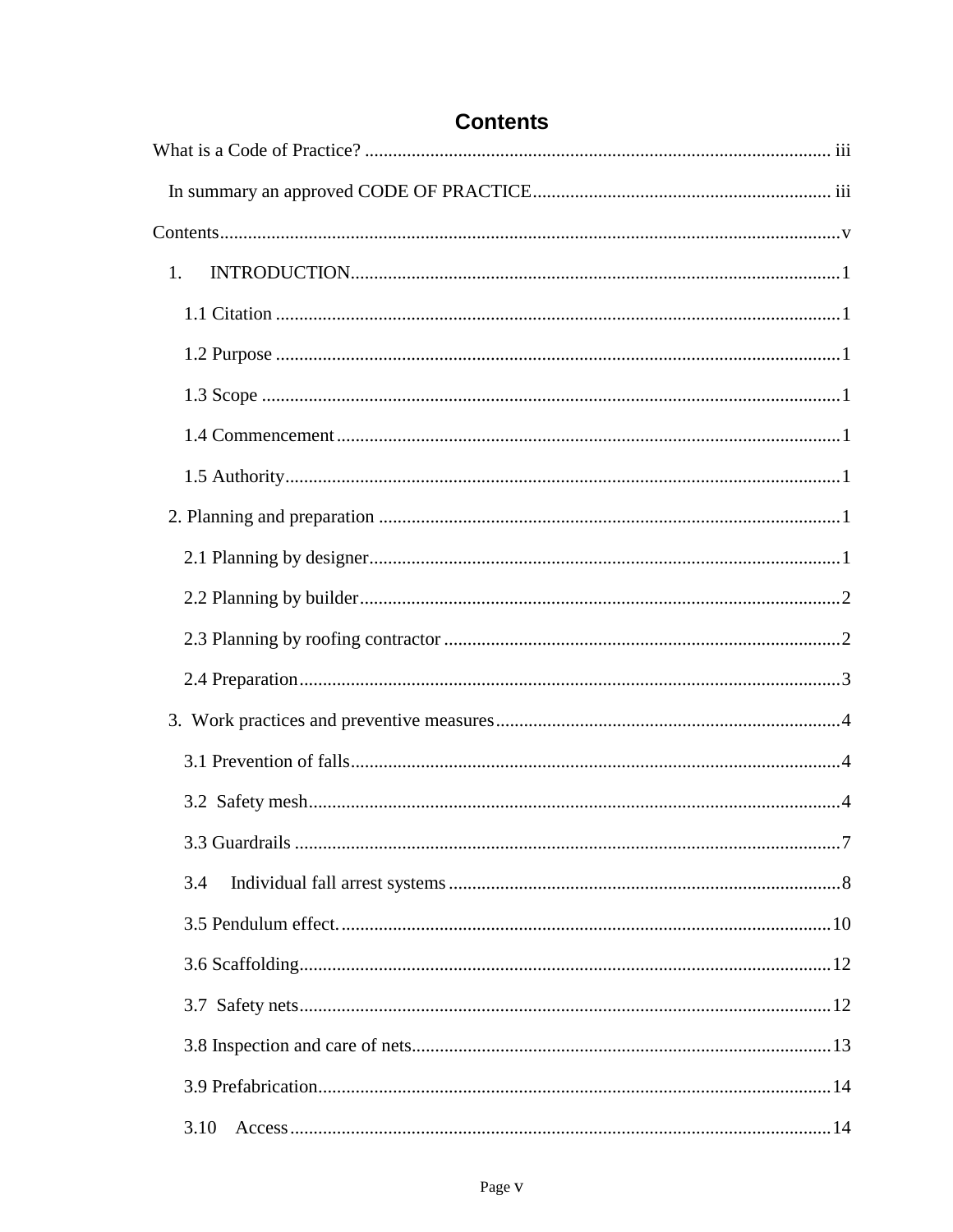| 3.11 |
|------|
| 3.12 |
|      |
|      |
|      |
|      |
|      |
|      |
|      |
|      |
|      |
|      |
|      |
|      |
|      |
|      |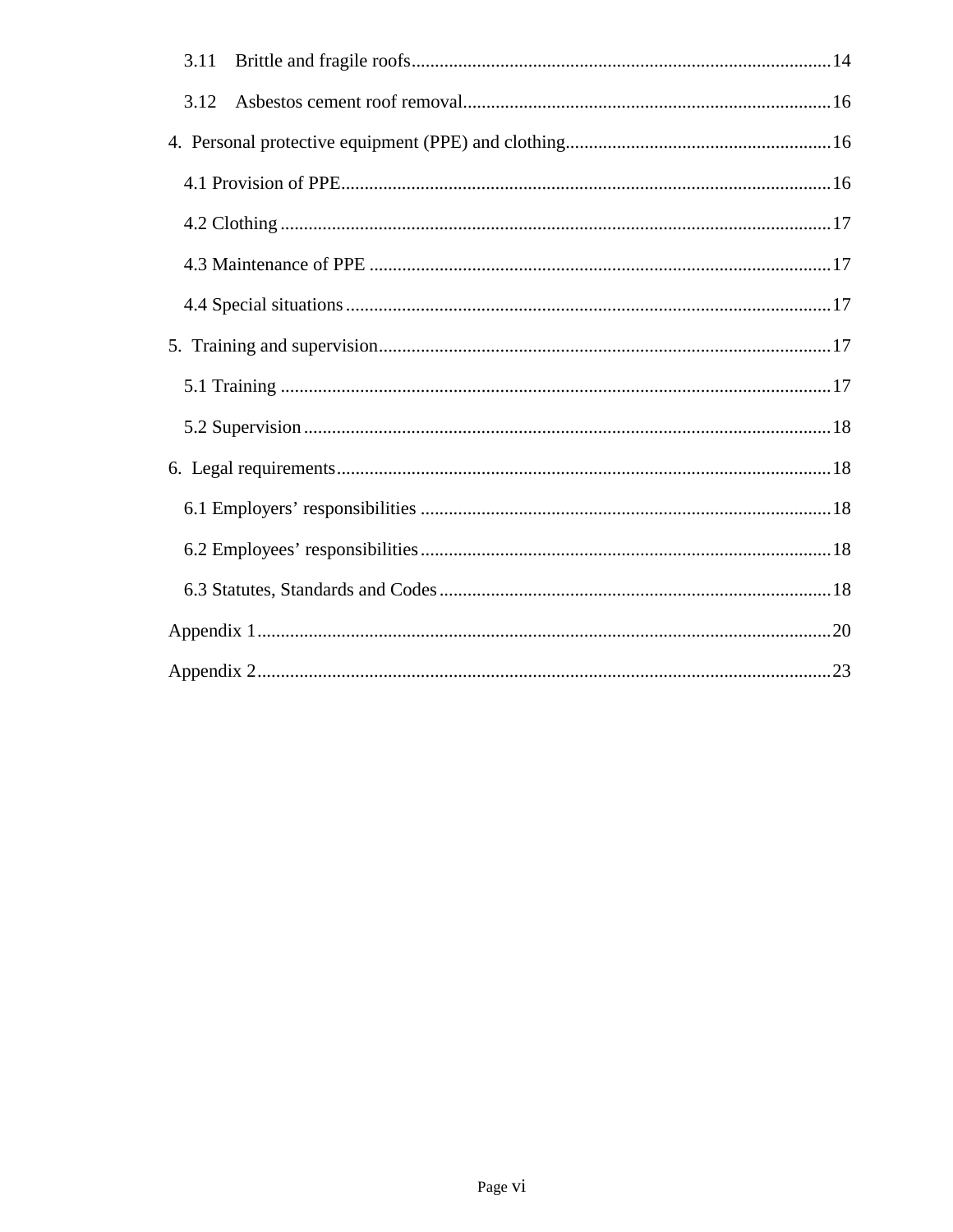## **1. INTRODUCTION**

#### **1.1 Citation**

This Code of Practice may be cited as the *Code of Practice, Safe Work on Roofs, Part 1.*

#### **1.2 Purpose**

This Code of Practice sets out guidelines to prevent injury to persons engaged in work on roofs.

#### **1.3 Scope**

This Code covers the planning, preparation and conduct of work for the installation, maintenance and removal of roof coverings and the movement of persons working on roofs on all buildings, excluding single story residential buildings.

This Code does not apply to emergency service personnel, including the state emergency service, fire, police and ambulance personnel during emergency operations.

#### **1.4 Commencement**

This Code of Practice commenced on 28 July 1999.

#### **1.5 Authority**

This Code of Practice is approved as an Code of Practice pursuant to section 87 of the ACT *Occupational Health and Safety Act 1989*, by the Minister for Industrial on the recommendation of the ACT OH&S Council*.*

#### **2. Planning and preparation**

The first essential step in ensuring that work is done safely is to plan it and prepare for it so that it can be done safely. Planning and preparation should involve consultation with all engaged in the work, including employee representatives.

#### **2.1 Planning by designer**

Architectural and engineering designs of roofs and roof framing must take account whether the work practices necessary to carry out the installation, and maintenance of the designs are safe.

Matters to be considered include:

- a. provision of safety mesh.
- b. provision of anchorage points for static lines, inertia reel lines or safety nets if safety mesh cannot be used.
- c. installation of safety nets before roofing operations start.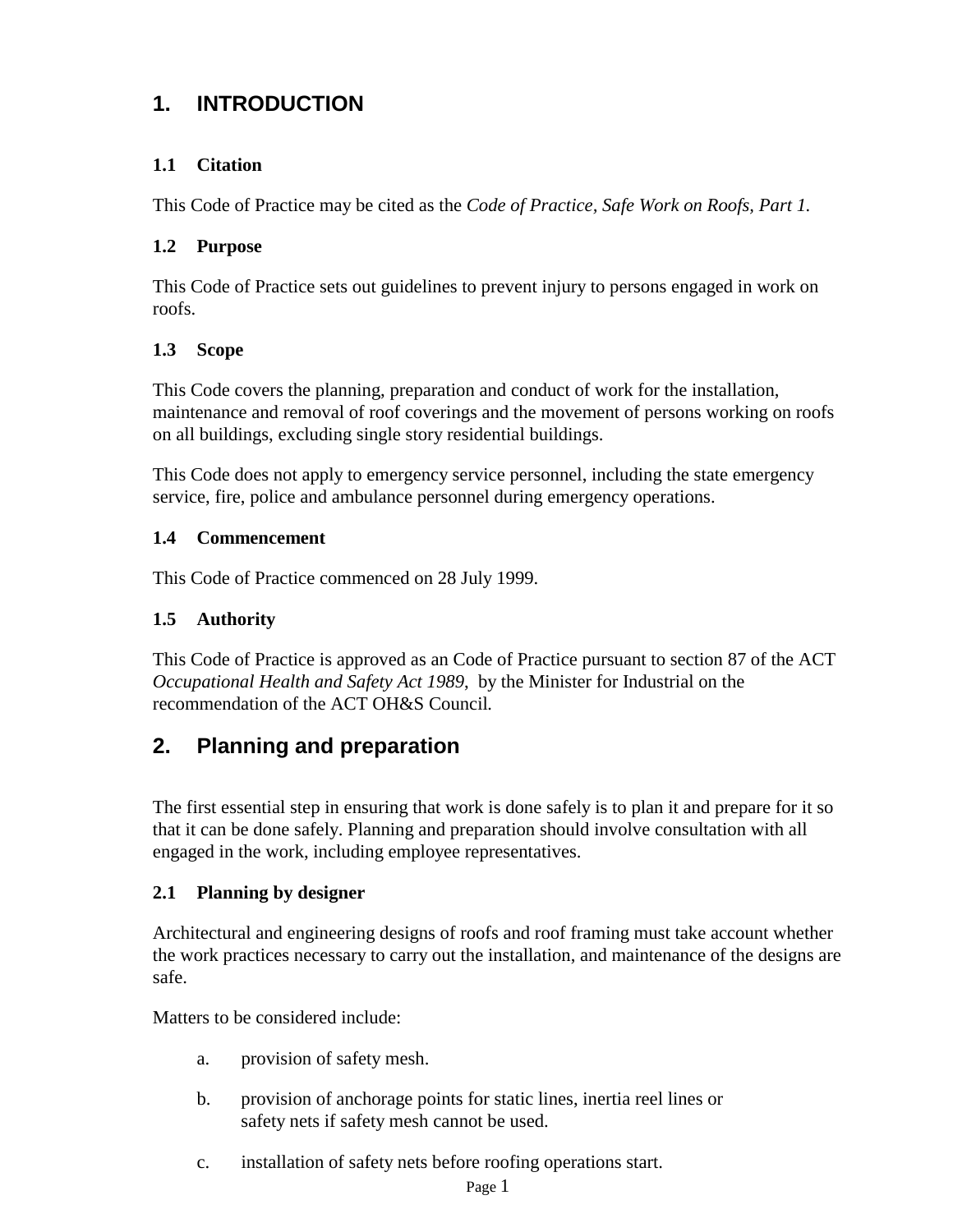- d. incorporation of guardrailing or guardrail attachments at the perimeter before roofing operations start.
- e. preparation of the floor below the roof area, including the perimeter, to provide a firm and level support for mobile equipment before roofing operations start.
- f. permanent provision of safe access to the roof for maintenance.
- g. use of building methods to reduce work at heights as much as is practicable, for example, the use of sections pre-assembled on the ground and the installation of guardrailing to perimeter members before hoisting.
- h. determine the position of bundles of roof material to avoid excessive point loading on the structure.
- i. provision of gutter boards to support the combined weights of the eave or box gutter and the personnel engaged in their installation.

#### **2.2 Planning by builder**

When planning the site layout and sequence of construction, the builder or principal contractor, in conjunction with the roofing contractor, should consider such factors as:

- a. location of access roadways to enable a crane to place bundles of roof material in the most favourable position.
- b. personnel access to the roof area, including provision and placing of ladders, cat walks and guardrails at openings and the perimeter.
- c. preparation of a firm level surface below the work area, including the perimeter, to facilitate any use of scissor hoists or mobile scaffold.
- d. provision of anchorage points for static lines, inertia reel lines or safety nets.

The roof structure must be complete, fully tightened and correctly aligned before the roof covering operation starts.

#### **2.3 Planning by roofing contractor**

In addition to collaboration with the builder or principal contractor in overall job planning, the roofing contractor should consider safe work issues such as:

a. the most appropriate method of preventing falls by workers carrying out:

(i) the roof work - e.g. laying the roof sheets.

- (ii) accessory work e.g. penetrations, roof capping, interior box gutters.
- (iii) perimeter work e.g. eaves gutters, box gutters at permanent edge.
- (iv) manual raising or lowering of materials, tools and equipment.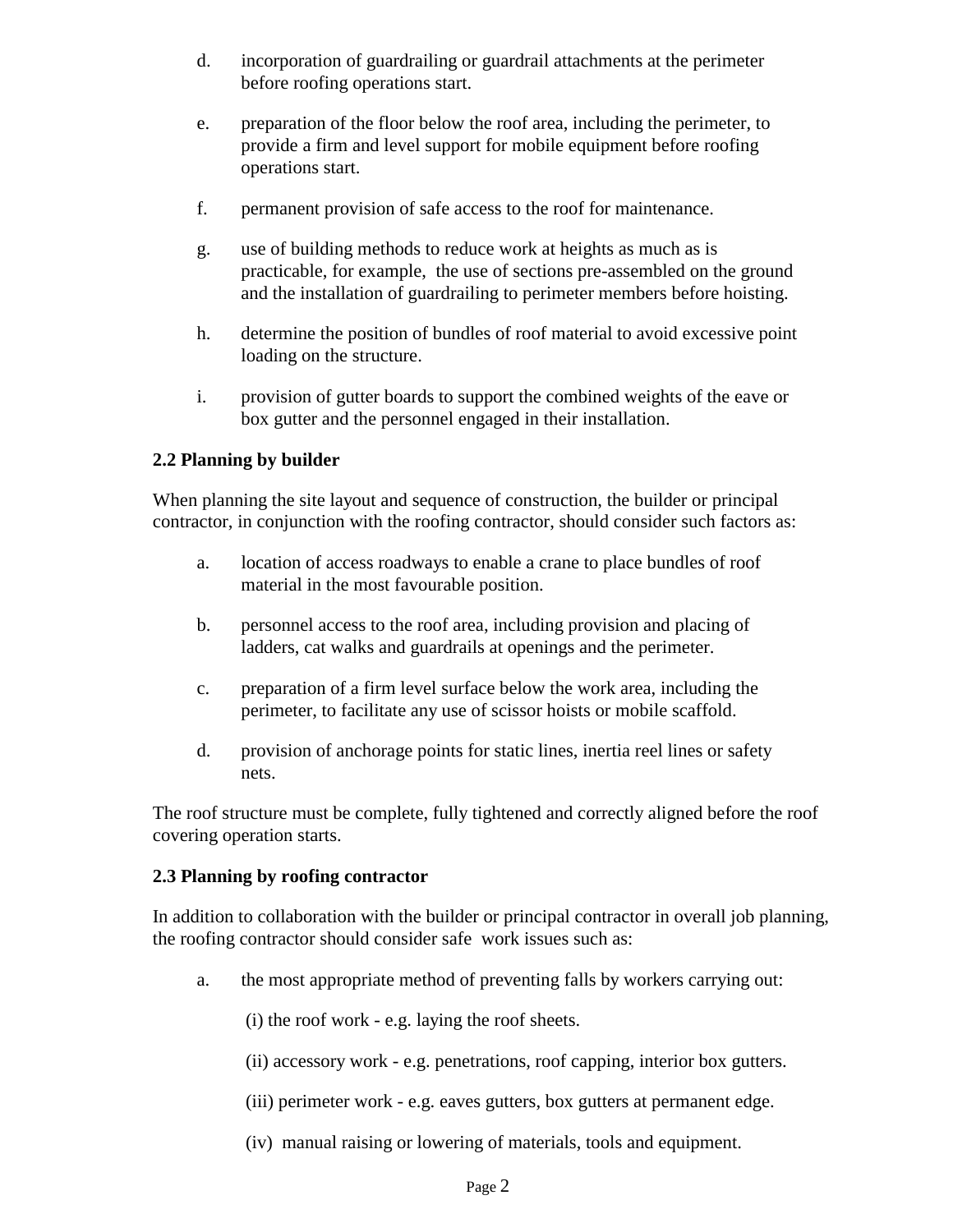- b. provision of personal protective equipment for sunlight, glare and heat or cold.
- c. assessment of manual handling tasks which could cause back strains and other injuries.
- d. provision of safe access including elimination of trip and slip hazards.
- e. electrical safety, including the location of nearby power lines and systems of work which comply with the recommendations in the Australian Standard 3012.
- f. positioning of roof sheet packs to minimise the need for roofing workers to drag them back from beyond the leading edge of the previously laid sheets.
- g. duties of the crew, with the most experienced roof workers allocated to the more complex tasks, in particular the laying of the first sheet.
- h. special health and safety issues if fragile roof materials are

encountered or the work involves removal of asbestos cement sheets.

#### **2.4 Preparation**

The contractor should ensure the workplace and access to the workplace are safe before work starts, including:

- a. Assessment of frost, wind and weather.
- b. Organisation of:
	- (i) fall prevention equipment
	- (ii) crane placement schedule
	- (iii) access
	- (iv) personal protective equipment on site
	- (v) formulation of specific instructions for the workers
	- (vi) protection of portable electric tools by earth leakage devices
	- (vii) means of rescuing persons from safety harnesses

following arrested falls.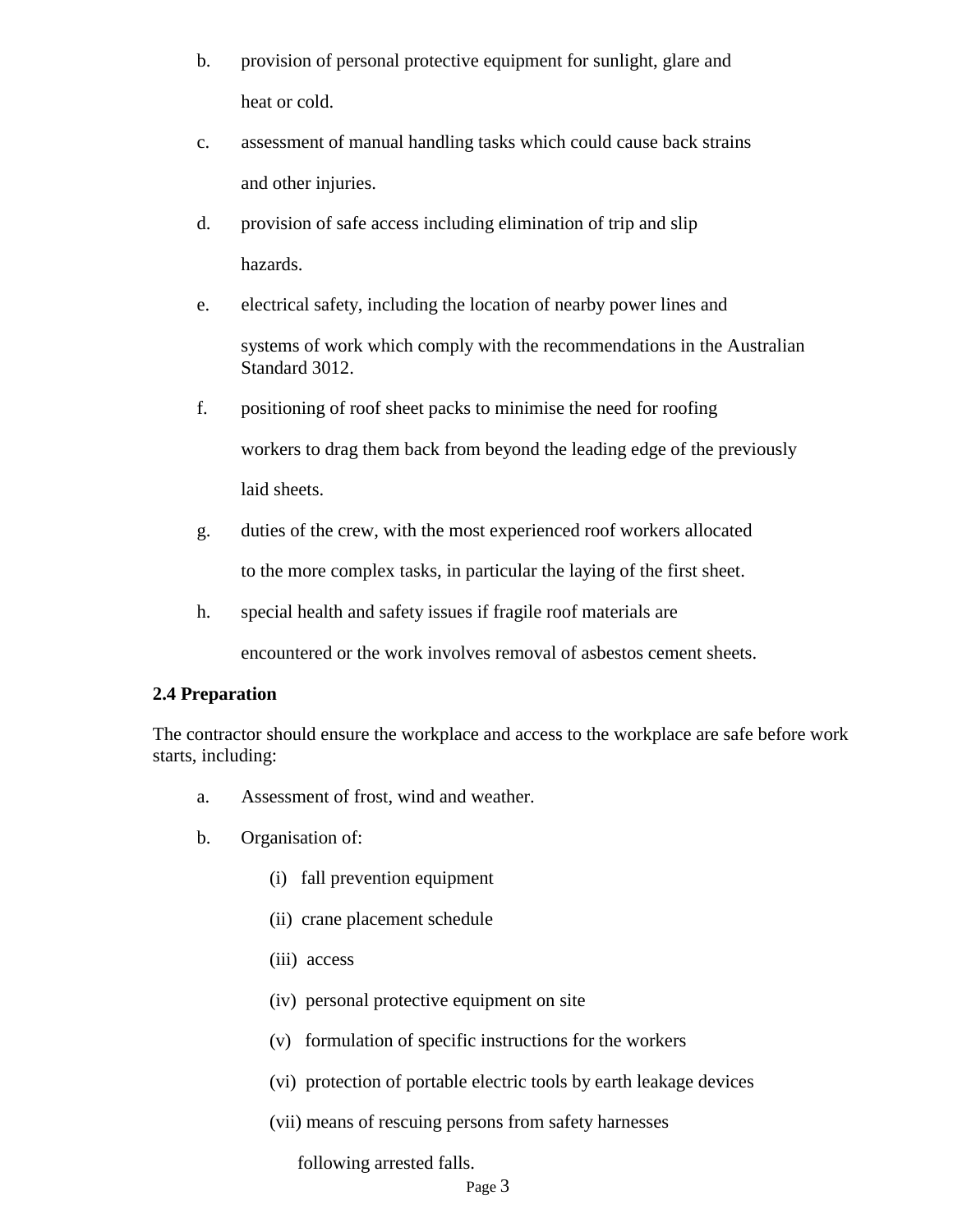- c. Inspection of existing roofs for:
	- (i) safety mesh
	- (ii) structural soundness, including inspection from below
	- (iii) fragile roofs or fragile panels in solid sheet roofs (including identifying and highlighting them).

## **3. Work practices and preventive measures**

#### **3.1 Prevention of falls**

Provision should be made to prevent persons falling if work is to be carried out within two metres of any edge on a new or existing roof from which any person could fall 1.8 metres or more. The method selected is generally determined by individual job factors including the nature of the work, the size of area to be roofed, availability of equipment and interaction with other trades. The need to minimise the risk of falls and the risk of injury when a fall occurs should also be taken into account when selecting protective measures. The recommended method is safety mesh and guardrails. Other available methods include individual fall arrest systems, scaffolding, safety nets or a combination of these methods. These other methods should only be used if the recommended method cannot be used. The use of on-ground prefabrication also helps to reduce risks.

#### **3.2 Safety mesh**

#### **a. Mesh description**

The recommended system for prevention of falls during sheet laying is permanent safety mesh securely fixed to the structure over the area to be roofed, in conjunction with appropriate edge and perimeter protection. This also offers long-term fall protection for maintenance workers.

The mesh should comprise 2 mm diameter wire of not less than 450 megapascals tensile strength welded into a mesh, with longitudinal wire spacings of 150mm and cross wire spacings of 300mm.

#### **b. Certification**

The roofing contractor must have a test certificate issued by a National Association of Testing Authorities (NATA) registered, or equivalent, testing authority showing that a sample of the mesh has successfully undergone the tests described in Australian Standard 1639-1990, The Design and Installation of Corrugated Fibre - Reinforced Cement Roofing and Wall Cladding. The test certificate must be available for examination on request.

This certificate is not required if the safety mesh has been labelled by the manufacturer to indicate that it complies with the Australian Standard.

#### **c. Correct placement of mesh**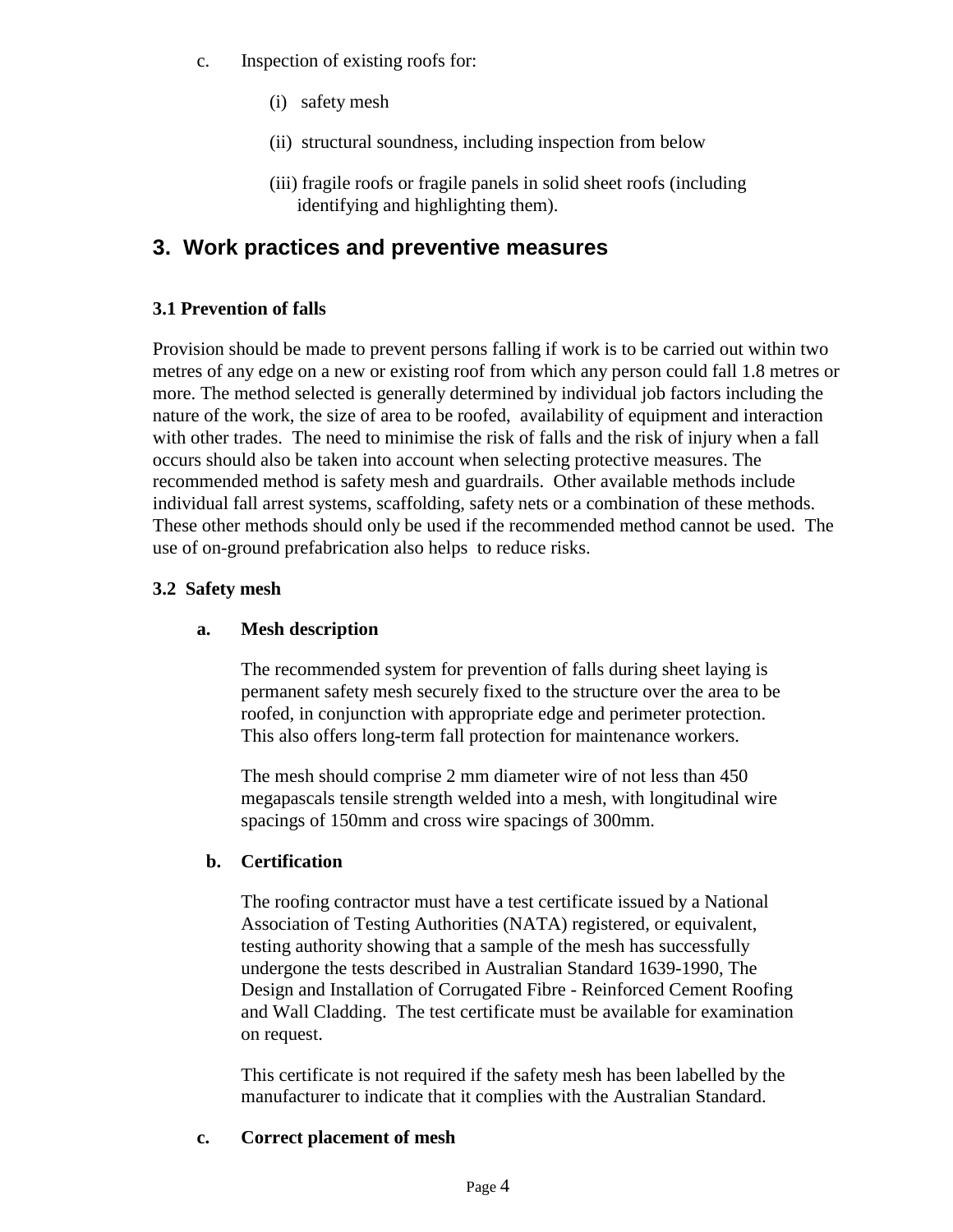Wires parallel to the direction of the corrugations of the sheeting (longitudinal wires) should be in contact with the tops of the immediate supports of the sheeting. Wires at right angles to the direction of the corrugations (transverse wires) should be on top of the longitudinal wires (see Paragraph 2.3.3.3(b) of AS2424-1981).

#### **d. Installation**

Figure 1 shows one satisfactory method for installation of the mesh. The mesh is first cut to length from the roll and run out over the roof using a continuous rope system. It can be installed safely from scaffolding positioned at each end of the roof.



#### **Figure 1** Mesh can be installed safely from scaffolding

positioned at each end of the roof

The recommended method of fixing the mesh to metal purlins is to pass each longitudinal wire through a hole drilled in the top of the purlin and tie it off with at least four full turns around the wire as shown in Figure 2. If the mesh is to be fixed to timber purlins, use 40 mm x 3.5 mm diameter staples.



Figure 2.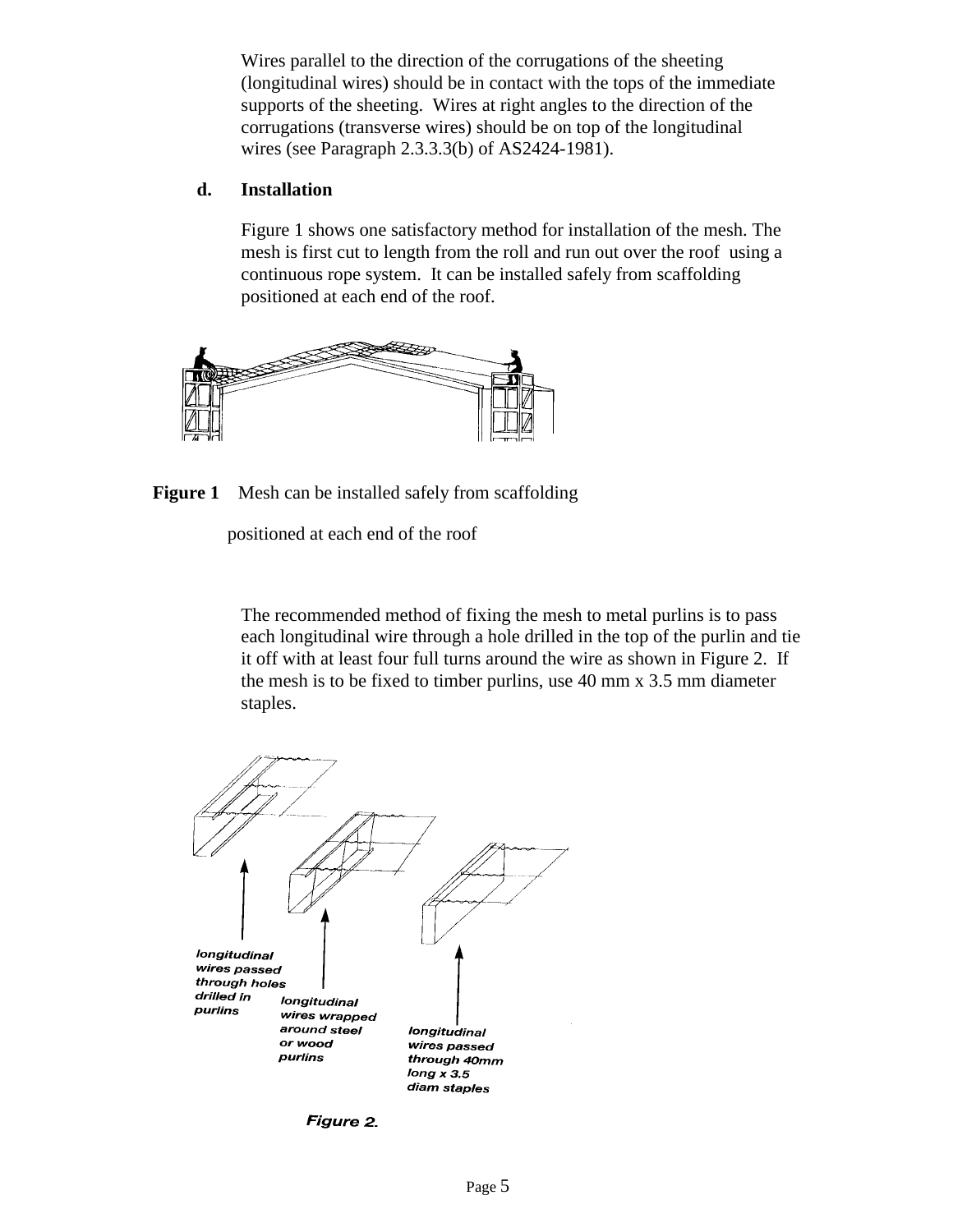#### **e. Side laps**

The runs of mesh should be side lapped by at least 150 mm (one opening width). If the purlin spacing exceeds 1.5 metres, the runs of mesh should be side lapped by at least 300 mm of intermediate fixing with 2 mm diameter staples. Intermediate stapling of the mesh should be carried out from underneath.

#### **f. End joins**

If it is necessary to make longitudinal joins, the knot and tie should be the full length of the tail wire, which should be 300 mm in length. The first tail wire should be tied at least three times around the knot. The other tail wire is placed under the longitudinal wire and tied around the transverse wire. To get a 300 mm tail wire, cut the longitudinal wire close to a join. The join should be the full width of the mesh with every longitudinal wire joined. Figure 3, illustrates the tying procedure. Any variation to the recommended method of tying should be avoided.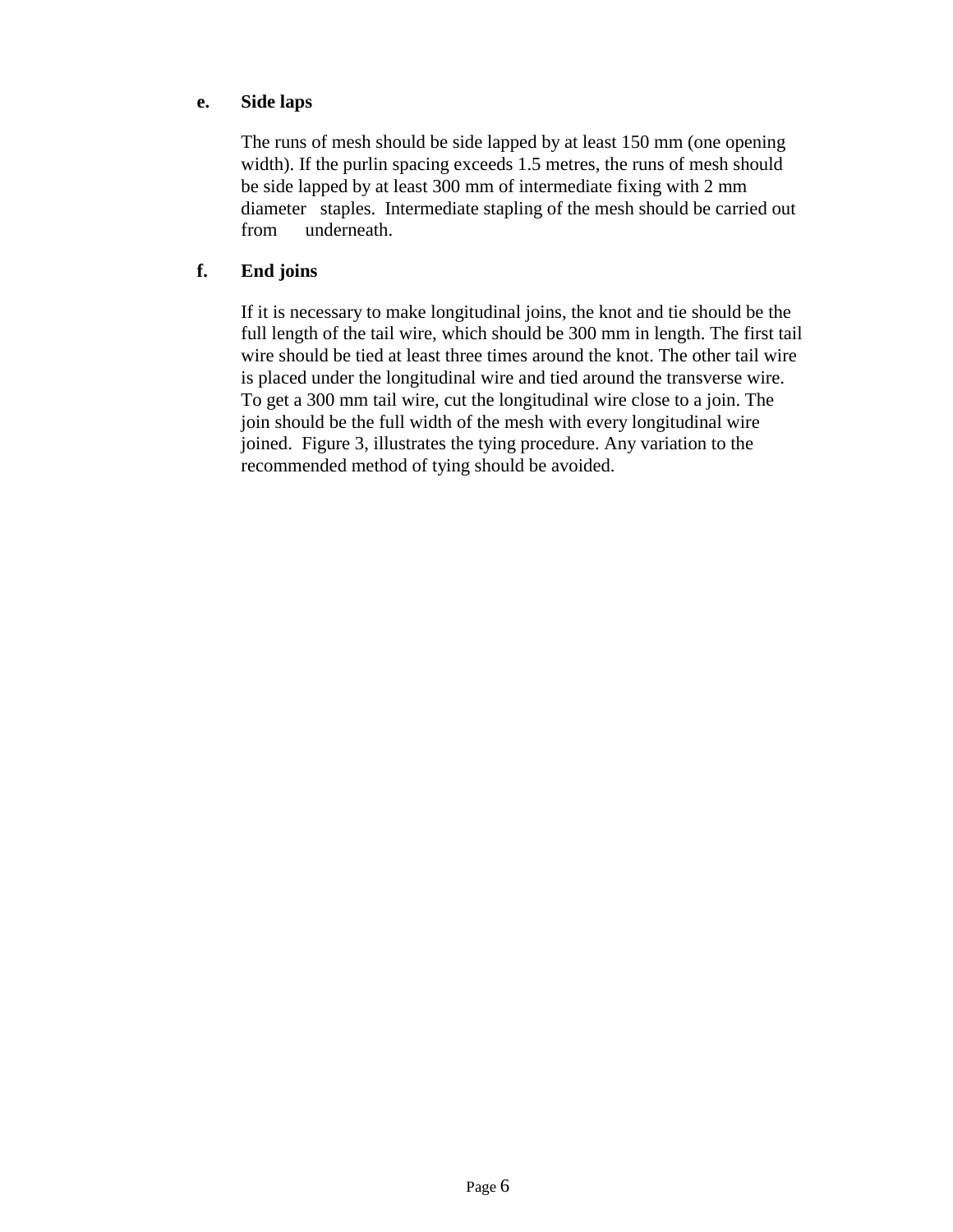#### **g. General**

 Mesh out all the roof framing that has been erected before loading the roof with bundles of decking. Do not use the mesh for access or as a working platform. Workers should avoid walking or standing on the mesh.

Use scaffolding, scissor hoists, safety nets or individual fall arrest systems to protect workers installing the mesh.

#### **Longitudinal Wire**



Figure 3 Longitudinal wire joining

#### **3.3 Guardrails**

- a. If guardrails are used on steel structures or tilt slab construction, the guardrail and fixings should be attached before the steel beam or slab is raised from the ground.
- b. Guardrails at the perimeter of the building or openings in the roof should: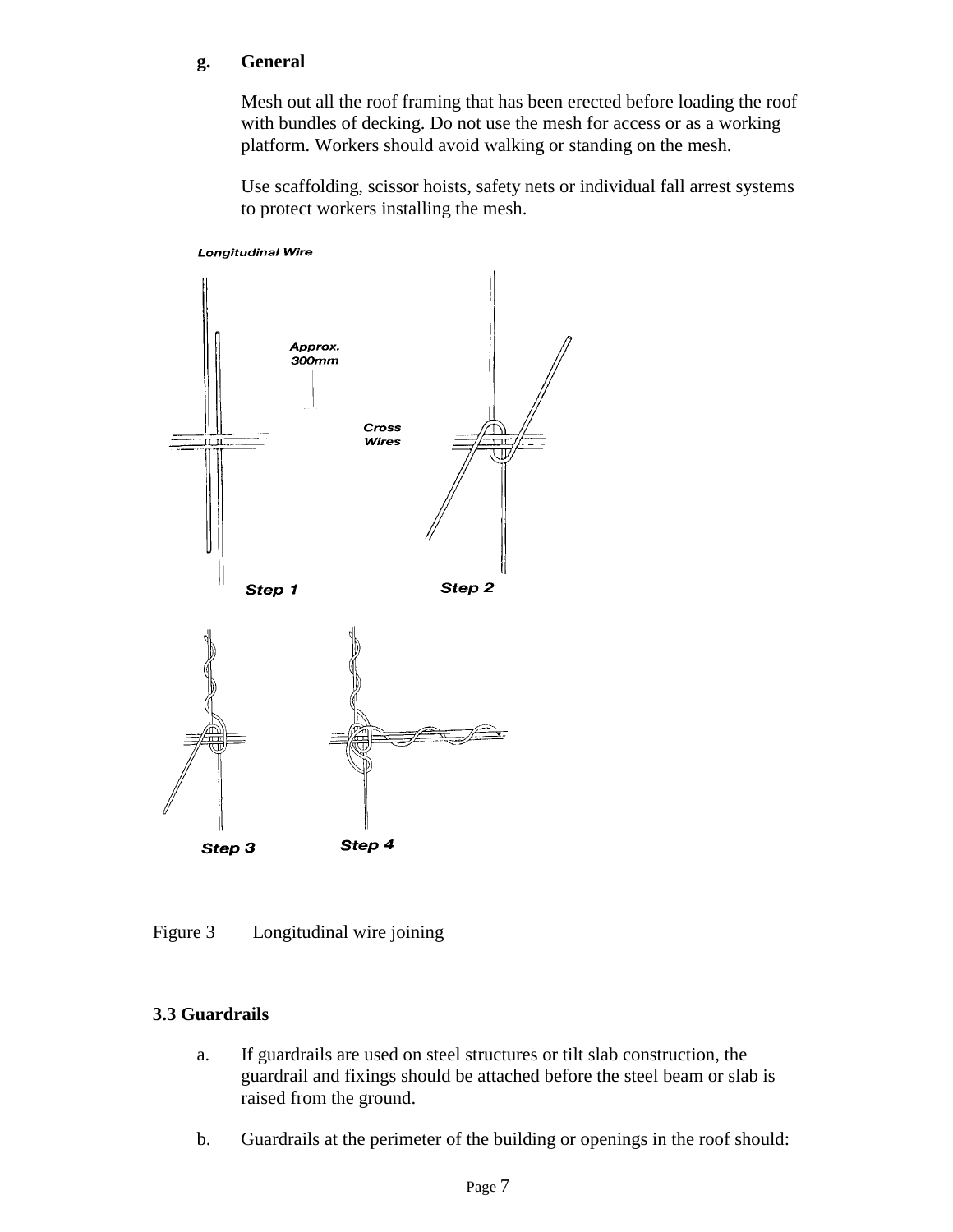(i) be between 900mm and 1 metre in height above the working surface and incorporate a mid-rail and,

(ii) have a toe board if the slope of the roof exceeds 15 degrees from the horizontal,or*,*

- (iii) include a mesh screen with integral toeboard
- c. Guardrails should be constructed to withstand a force of 0.445 KN applied at any point of the guardrail system.
- d. Figures  $4A \& 4B$  indicate the use of two guardrail systems. (While these diagrams illustrate proprietary products, other products may also meet the recommendations of the Code).



Figures 4A and 4B

#### **3.4 Individual fall arrest systems**

The various parts of independent fall arrest systems and safety harnesses should be compatible. Compatibility should not be taken for granted. It is therefore essential to ensure that all components are compatible and fit safely together. Components from different manufacturers may be unsafe when used together and may lead to failure of the fall arrest system.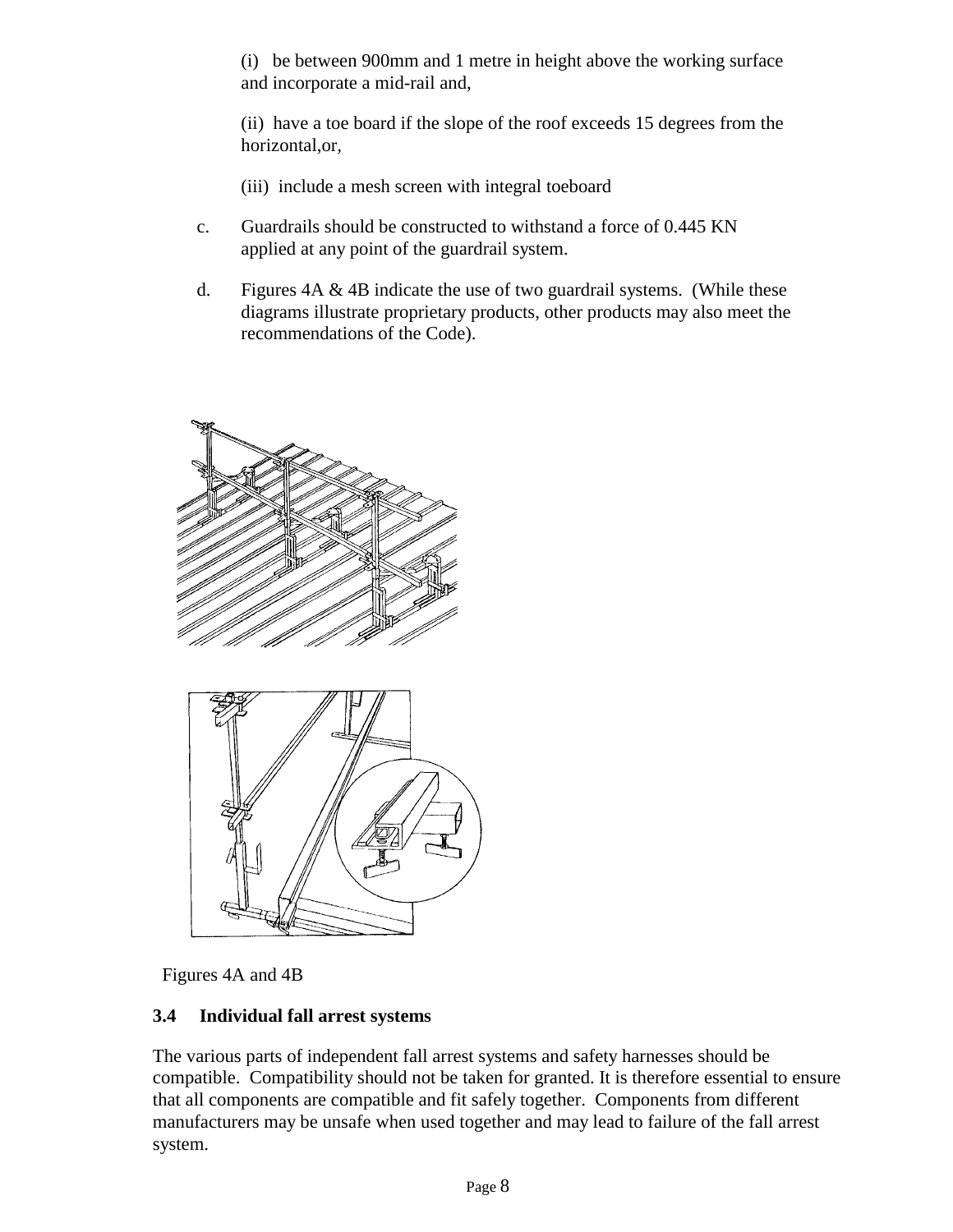Use of individual fall arrest systems can restrict workers' movements and lanyards and safety lines can be a trip hazard.

#### **a. Safety harnesses and lanyards**

 (i) Fall arrest systems should be designed so that a person equipped with a parachute safety harness cannot fall more than 1.8 metres. (ii) Safety harnesses and lanyards can be used as travel restriction systems to prevent workers moving from safe to unsafe areas on the roof.

 (iii) Use body harnesses of the parachute type connected to the lanyard or lifeline at the top dorsal position. If a lifeline and rope-grab device is used on steeply sloping roofs, the user needs the device in front in order to manually operate the mechanism. In this case the user can make the connection onto a D-ring on the side of the harness belt. Do not use waist type belts for roof work.

(iv) There must be a minimum of slack in the lanyard or safety line between the person and attachment to the anchorage. (v) Lanyards must have a minimum of tensile strength of 22.2 KN.

- (vi) Do not connect snaphooks to each other.
- (vii) Do not use lanyards in conjunction with inertia reels.

(viii) Workers using safety harnesses should not work alone because a worker suspended in a full body harness should be rescued as soon as possible and within 20 minutes of the arrested fall.

#### **b. Inertia reel systems**

(i) Inertia reel systems can be used to prevent falls where workers are required to carry out their work near an unprotected edge.

(ii) Inertia reels are not designed for continuous support but become effective in the event of a fall. They should NOT be used as working supports by locking the system and allowing it to support the user during normal work. Inertia reels may be less effective for certain applications, e.g., stopping a person falling down the inclined surface of a pitched roof.

#### **c. Lines and lanyards**

(i) The anchorage used should be as high as the equipment permits as it is dangerous to work above the point of anchorage.

(ii) Static lines should have a minimum tensile strength of 22 KN and their anchorages should have a design capacity of 22 KN, except where verification of a lesser design load provides for a minimum factor of safety of six.

(iii) Intermediate supports for static lines should not exceed 4.0 metre spacings unless specifically designed to do so.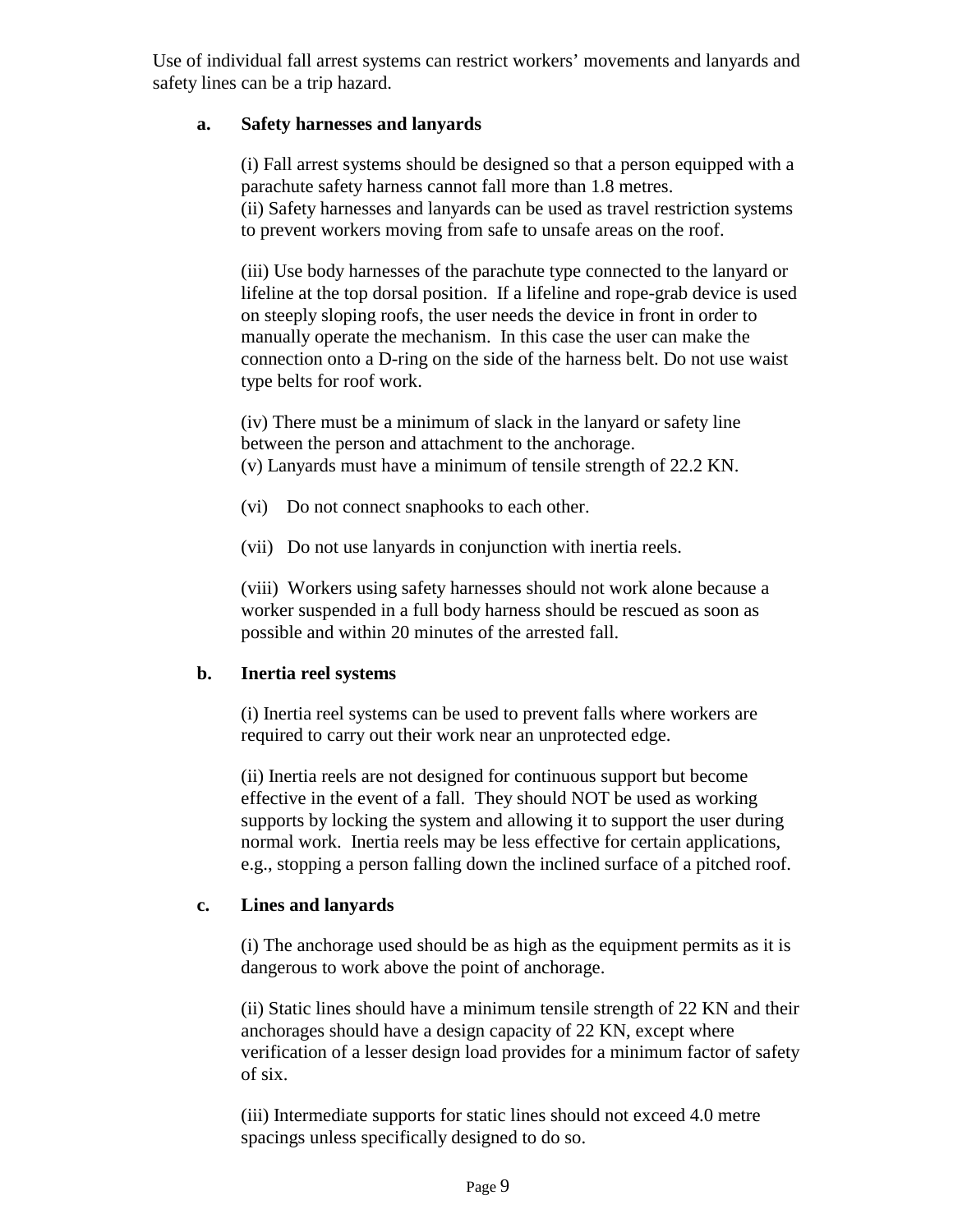#### **d. Vertical lifelines**

(i) Use vertical lifelines (droplines) in connection with work from boatswains' chairs and ladders. Only one person should be attached to any one lifeline.

(ii) Vertical lifelines should have a minimum tensile strength of 22.2 KN. Self-retracting lifelines should have a minimum tensile strength of 13.3 KN.

#### **3.5 Pendulum effect.**

This is a potential hazard connected with the use of individual fall arrest systems. It can occur during 'swing down' and 'swing back'. The pendulum effect may also occur within the interior of the roof if the positioning of the inertia reel allows for a significant length of unsupported line connected to the user.

#### **a. Swing down**

Swing down can occur if an inertia reel is extended out diagonally so that the line makes an extreme angle with the roof's perimeter edge. In this situation, the forces generated in an arrested fall over the edge will cause the line to rotate back along the roof perimeter until it reaches a position directly in line with the anchorage point of the inertia reel and at right angles with the roof edge.

 As the line moves back in this way, its unsupported section lengthens, thus dropping the attached worker further than the original (arrested) fall distance. If the length of the unsupported line equals the height of the building then the worker will hit the ground (see Figure 5). To eliminate the pendulum effect:

(i) Place the inertia reel anchorage point more or less perpendicular to the position of the line at the perimeter edge. A mobile anchorage helps here. (ii) Use a perimeter guard rail to prevent any falls over the perimeter edge.



**Figure 5** Pendulum effect: Following an arrested fall at this extreme diagonal, the inertia line moves back along the roof, dropping the worker dangerously down to the ground.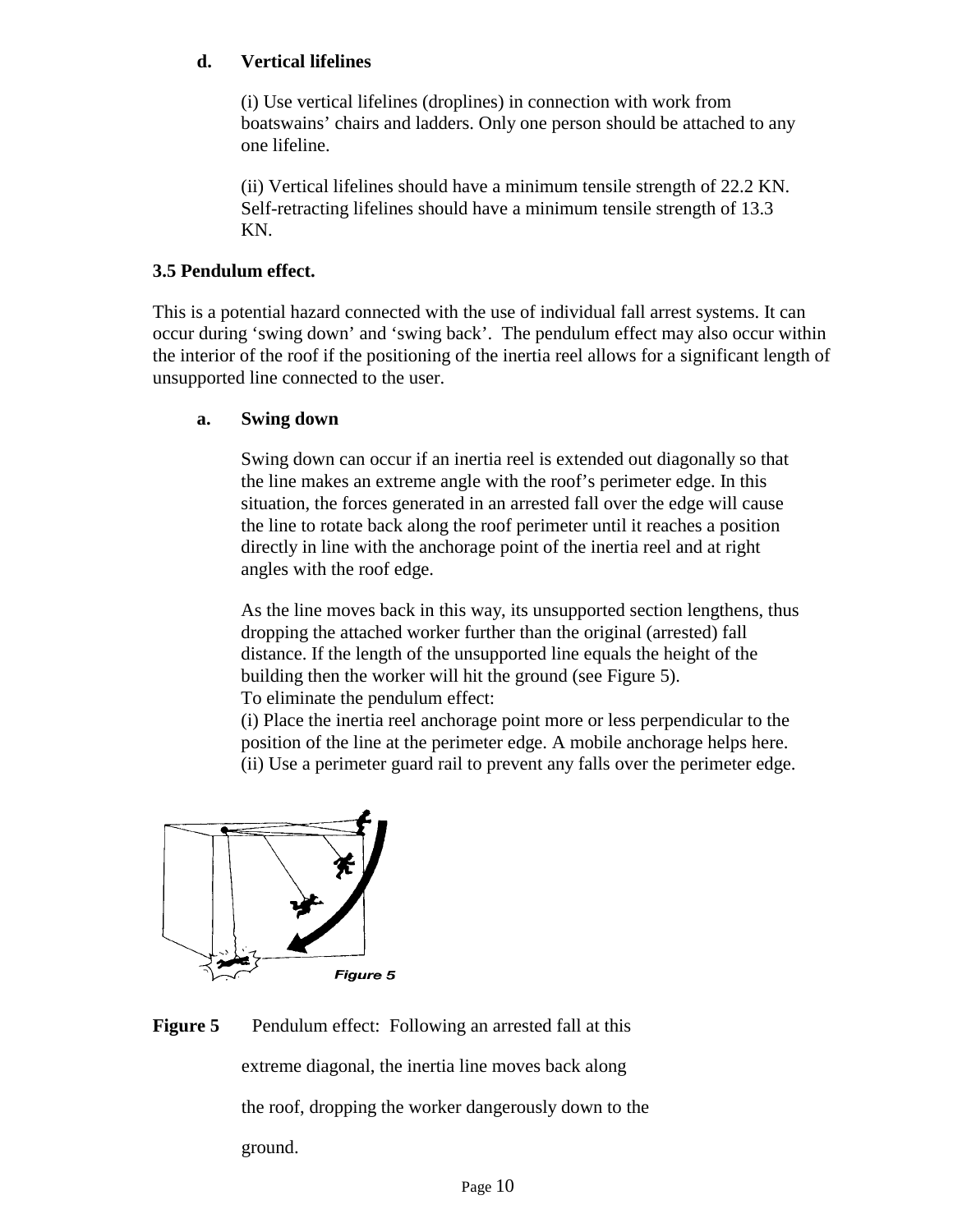#### **b. Swing back**

 In an arrested outward fall, particularly from a perimeter edge, a person will swing back into the building structure and collide with any obstructions in the path of the swing. If this situation could arise, the use of an independent fall arrest system should be re-assessed.



**Figure 6 (a)** Suitable application at points A, B and C and within

perimeter of defined circle



**Figure 6 (b)** Unsafe application at all points



**Figure 6 (c)** Unsafe application at both points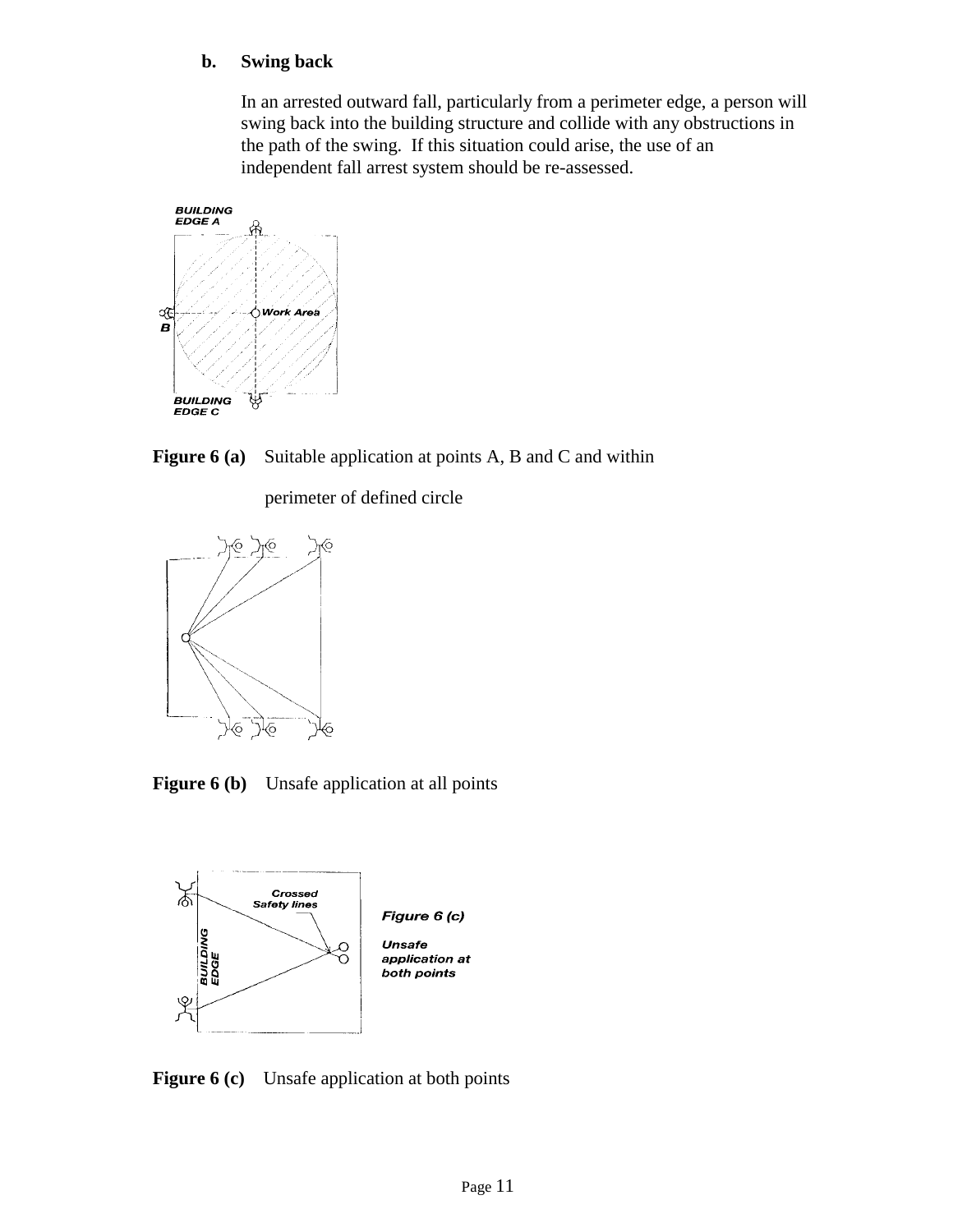#### **3.6 Scaffolding**

- a. Scaffolding can provide effective protection against falls at the perimeter of the building.
- b. Mobile tower frame scaffold can be used to provide a safe working platform while installing safety mesh, including the stapling of overlaps where purlin spacings are greater than 1.5 metres.
- c. If a mobile scaffold is used, position the platform as close as practicable to the underside of the roof and not more than two metres below the working surface.
- d. Where safety mesh is not used, the catch platform should be at least five metres front to back and the width of the roof area being laid. Position the platform so that at least two metres of it extends beyond all unprotected edges of the roofing work.

#### **3.7 Safety nets**

- a. Safety nets can provide a satisfactory means of fall protection while allowing roof workers maximum flexibility of movement. They are also useful for the safety of persons in other occupations such as the riggers erecting the roof framing.
- b. A typical application of safety nets over the work area and perimeter is shown in figures 7A, 7B, 8A and 8B. Cables are installed along the length of the building to cover each roofing bay. Safety nets are hung across these cables and moved along as the roofing work proceeds.



**Figure 7 (a)** Plan



**Figure 7 (b)** Elevation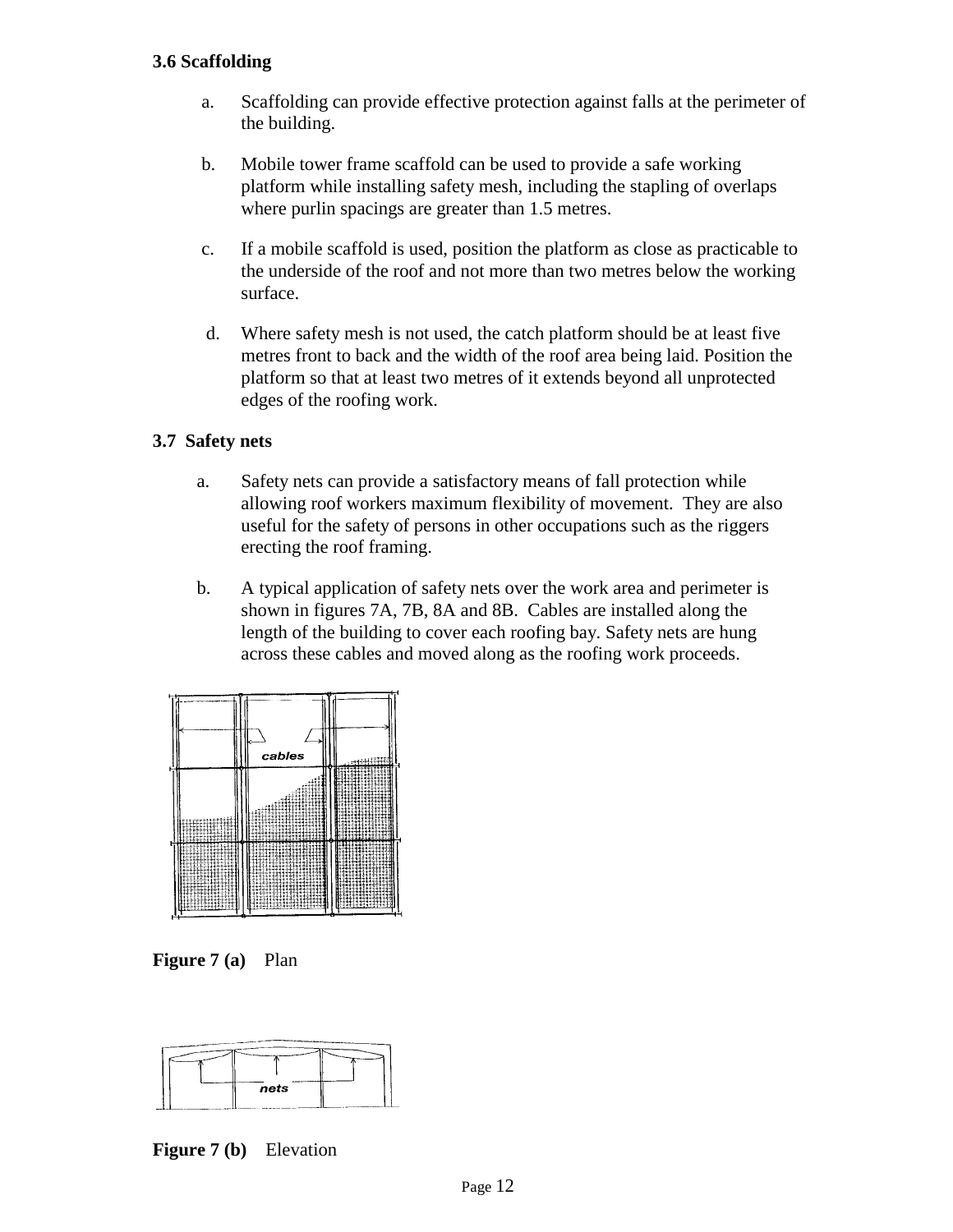

**Figure 8 (a)** Plan



**Figure 8 (b)** Section

- c. Before starting roof work, the perimeter nets should also be in position. Hang nets as close as practicable to the underside of the work area, with sufficient clearance to prevent contact with the surface below if someone falls into them.
- d. When erected, perimeter nets should project horizontally at least  $(2 +$  $H/5$ )m beyond the outermost working point above the net, where  $H =$  the vertical distance in metres between the net and the outermost working point above. In a normal roofing situation this would mean an outward extension of approximately 2.5 metres.
- e. Safety nets should be constructed in accordance with BS 3913 British Standard Specification for Safety Nets. The use and maintenance of the nets should be in accordance with CP93 British Standard Institution (BSI) Code of Practice for the Use of Safety Nets on Constructional Work.

#### **3.8 Inspection and care of nets**

- a. Inspect nets immediately after installation, relocation or repair.
- b. Inspect nets daily for cuts and damage from abrasions, chemicals or heat. Repair before any work above the net is resumed.
- c. Store nets in dry, shaded areas with good air circulation.
- d. Nets can be seriously damaged by fire. Therefore do not let combustible material accumulate in suspended nets. When welding or oxy cutting is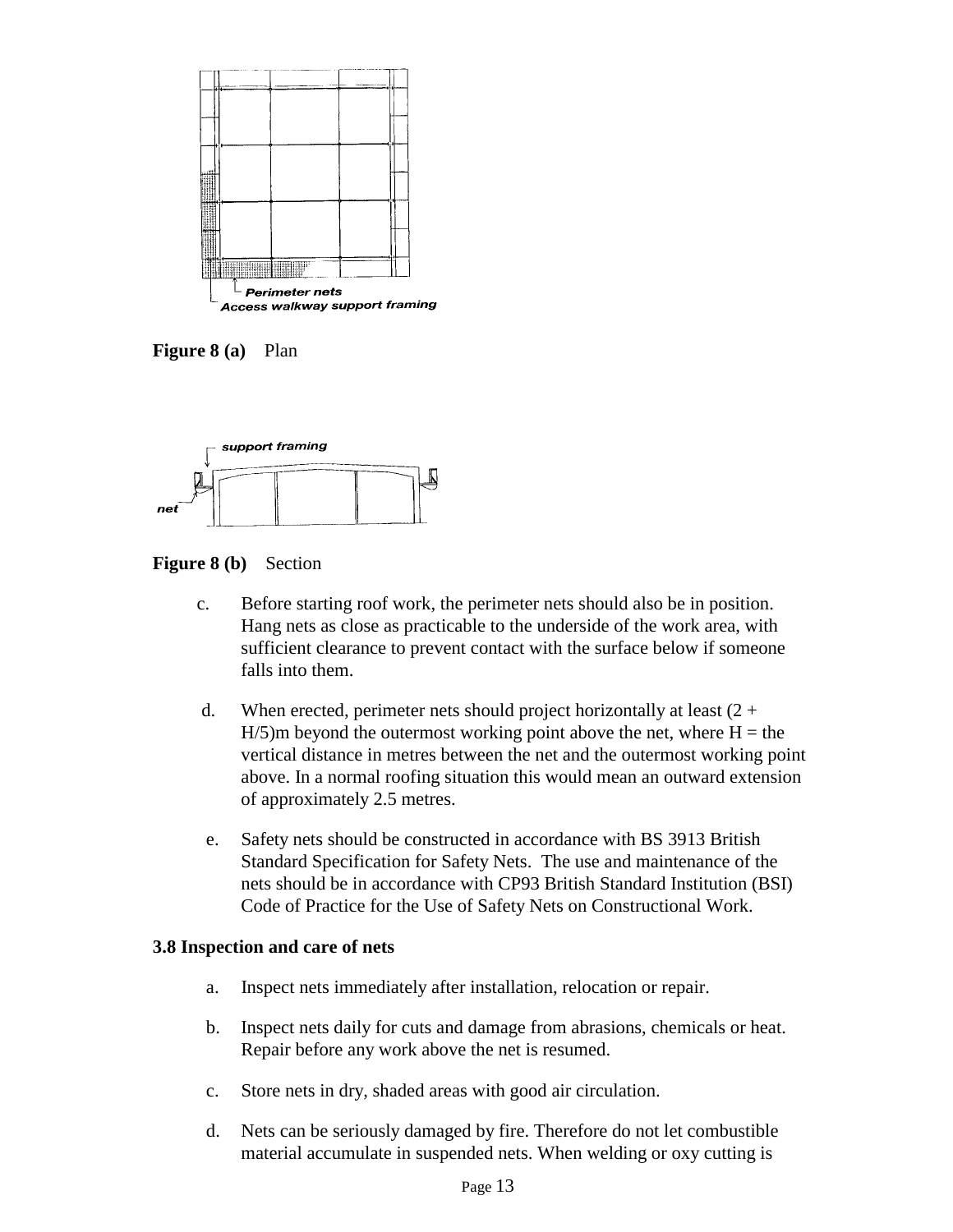being performed, examine nets to ensure that the welding slag has not caused any damage.

#### **3.9 Prefabrication**

To reduce the risk of falls, wherever practicable roofs or sections of roofs should be prefabricated on the ground, with the completed roof or sections being placed into position by appropriate lifting procedures.

#### **3.10 Access**

- a. The person who is in control of a workplace is responsible for ensuring that the access from the ground to the work area on the roof is safe and without risk to health.
- b. Access requirements should take into account any tools and equipment the roof worker may be required to carry to and from the work site. Mechanical lifting aids should be provided where appropriate.
- c. If temporary ladders are used for access:
	- (i) the ladders should have non-slip feet and be secured against displacement at the top.
	- (ii) workers who use the ladder should have a safe place to stand when getting off the ladder.
	- (iii) the stiles of the ladder should extend at least one metre above the stepping off point.
	- (iv) metal or wire bound ladders must not be used near power lines.
- d. A ladder access tower is recommended if access to a roof is between 6 and 15 metres above the ground or other access point. Above 15 metres consider suitable alternative access.
- e. Arrange means of access to the work site from the ladder or landing platform to eliminate the risk of injury. Pay special attention to any openings in the roof, such as smoke ventilation or box gutter sump installation.

#### **3.11 Brittle and fragile roofs**

 a. If a roof or part of a roof covering comprises fragile or brittle material, the owner or occupier of the building must maintain a warning sign at any place where persons can gain access to the roof. The sign should be not less than 375mm by 330mm and made of a strong and rigid material. It should be securely fixed in an upright position where it can be seen clearly by persons wanting to gain access to the roof. The warning notice should incorporate the symbol shown in Figure 9 and display the following words: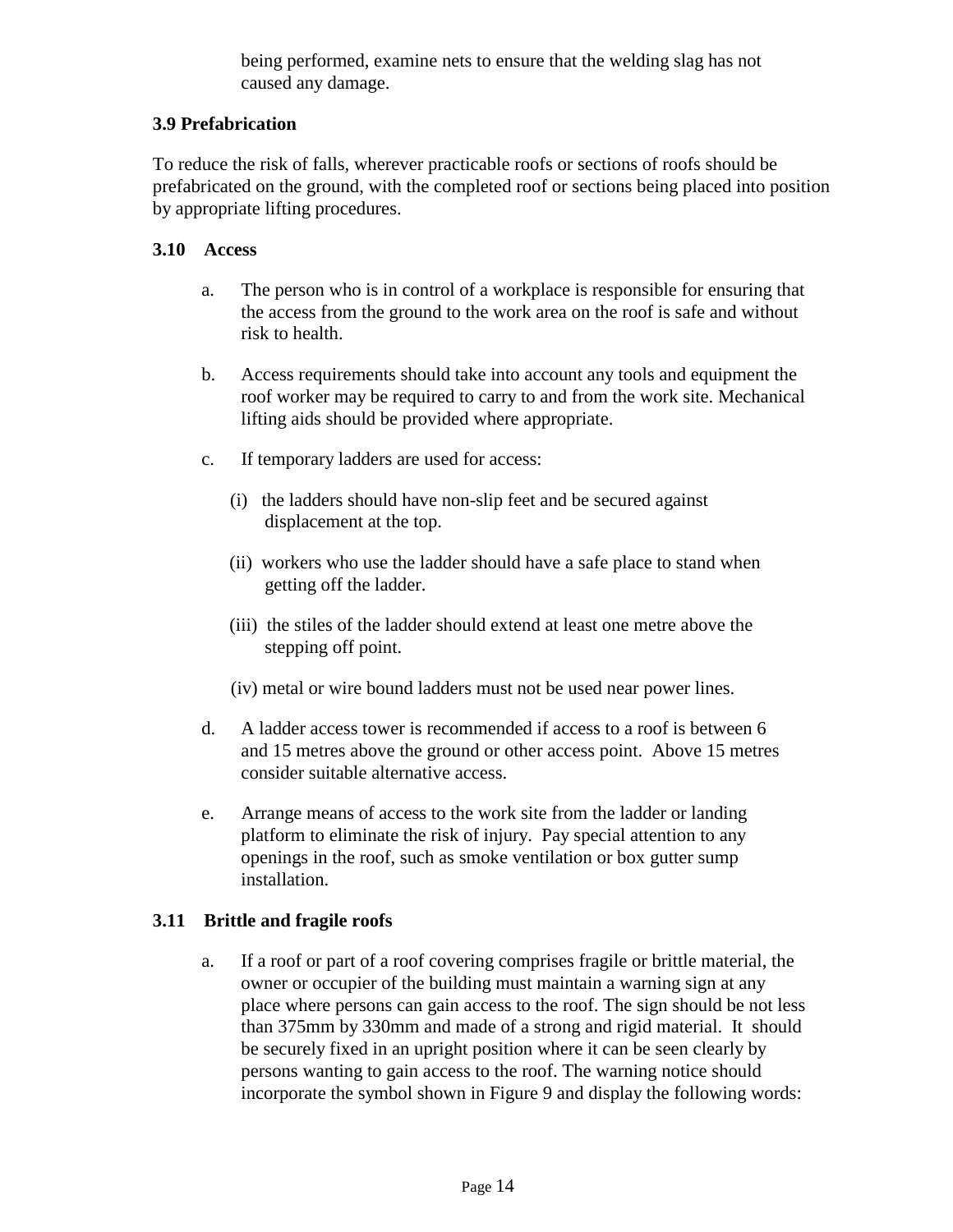#### **DANGER - KEEP OFF**

#### **BRITTLE AND FRAGILE ROOF**



 **Figure 9**

b. Before carrying out maintenance on a roof containing brittle or fragile materials, the employer or person in control of the roofing work should:

 (i) Inspect the under-side of the roof to determine the extent of fragile roof material, existence of any safety mesh, and the structural soundness of the roof and safety mesh.

(ii) Provide temporary walkways where any person is required to work on or use as a means of access any part of the roof sheathed with brittle material and where permanent walkways are not provided. The walkways should be at least 450mm in width for persons and hand tools only, and 675mm in width for persons and materials, and should incorporate a guardrail. If the slope of the roof exceeds one vertical to six horizontal, timber cleats of not less than 50mm by 12mm should be fixed to the top side of the walkway planks and spaced no more than 350mm apart, centre to centre. The walkway should be adequately secured.

 (iii) Provide temporary roof ladders of sufficient strength if any person is required to carry out work on or near to any part of a sloping roof sheathed in brittle material.

 (iv) Provide individual fall arrest systems including anchorages for any person working on or near any brittle roof sheathing or from roof ladders, wherever safety mesh, safety nets or similar fall protection has not been provided.

- c. If the work involves removal of all or a major part of a roof sheathed with fragile material, safety harnesses should be worn by all personnel engaged in the work if:
	- (i) The pitch of roof is greater than 15 degrees, or

(ii) The roof is not provided with permanently installed safety mesh or at its perimeter:

a solid balustrade, or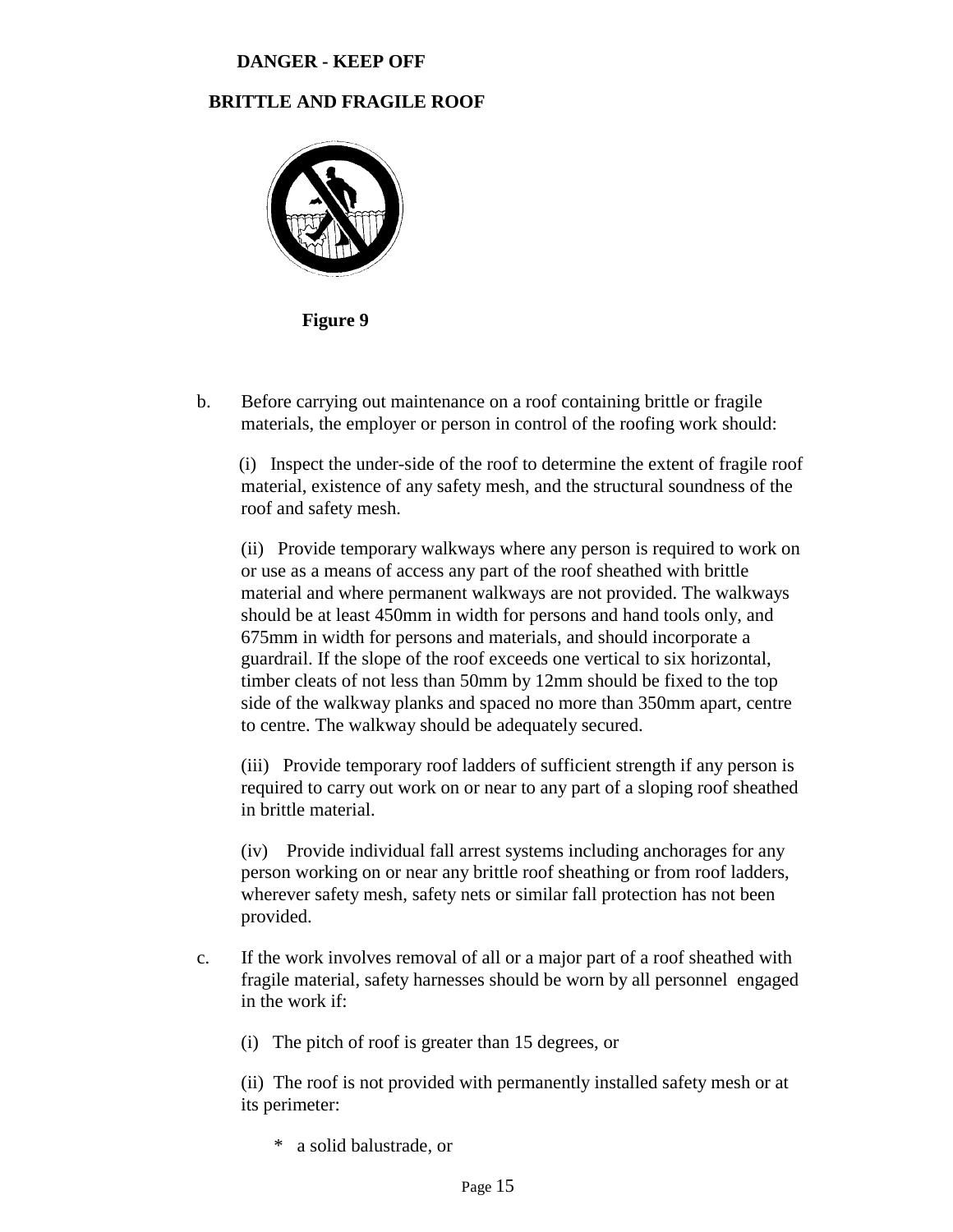- \* scaffolding, or
- \* a guardrail, which extends at least 900mm to 1 metre,

above the roof level at the perimeter and includes a mid

rail and toe board.

 The safety harnesses should be attached by an individual fall arrest device to a static line positioned above the ridge line. While engaged in the work, persons should only walk or stand over the purlin line.

#### **3.12 Asbestos cement roof removal**

#### **a. Handling of materials containing asbestos.**

All work practices and procedures adopted for the handling of materials containing asbestos should be in accordance with the Regulations and the ACT Asbestos Code of Practice and Guidance Notes.

#### **b. Fall protection**

 Procedures to prevent falls during the removal of asbestos cement roofing should be in accordance with Section 3.10 of this Code of Practice.

## **4. Personal protective equipment (PPE) and clothing**

#### **4.1 Provision of PPE**

Before starting roof work, the employer must assess conditions likely to affect the health and safety of employees and arrange for the provision and use of appropriate PPE. The following points need to be considered:

#### **a. Footwear**

 To reduce the risk of falls resulting from slips, rubber soled shoes with herringbone or similar non-slip tread pattern, and with or without a steel cap, are recommended for work on metal roofs.

#### **b. Eye protection**

 If the work involves the use of metal cutting discs or grinders, eye protection complying with AS 1337 - Eye Protectors for Industrial Applications should be provided and used. Sunglasses complying with AS 1067 - Sunglasses and Spectacles - Non Prescription Types should be provided and used to reduce glare in bright conditions. The sunglasses should be of a type that do not easily dislodge when the wearer bends over and should have lenses big enough to reduce side glare. If insulating foil is to be installed before the roof covering, use of anti-glare type foil is recommended.

#### **c. Sunburn prevention**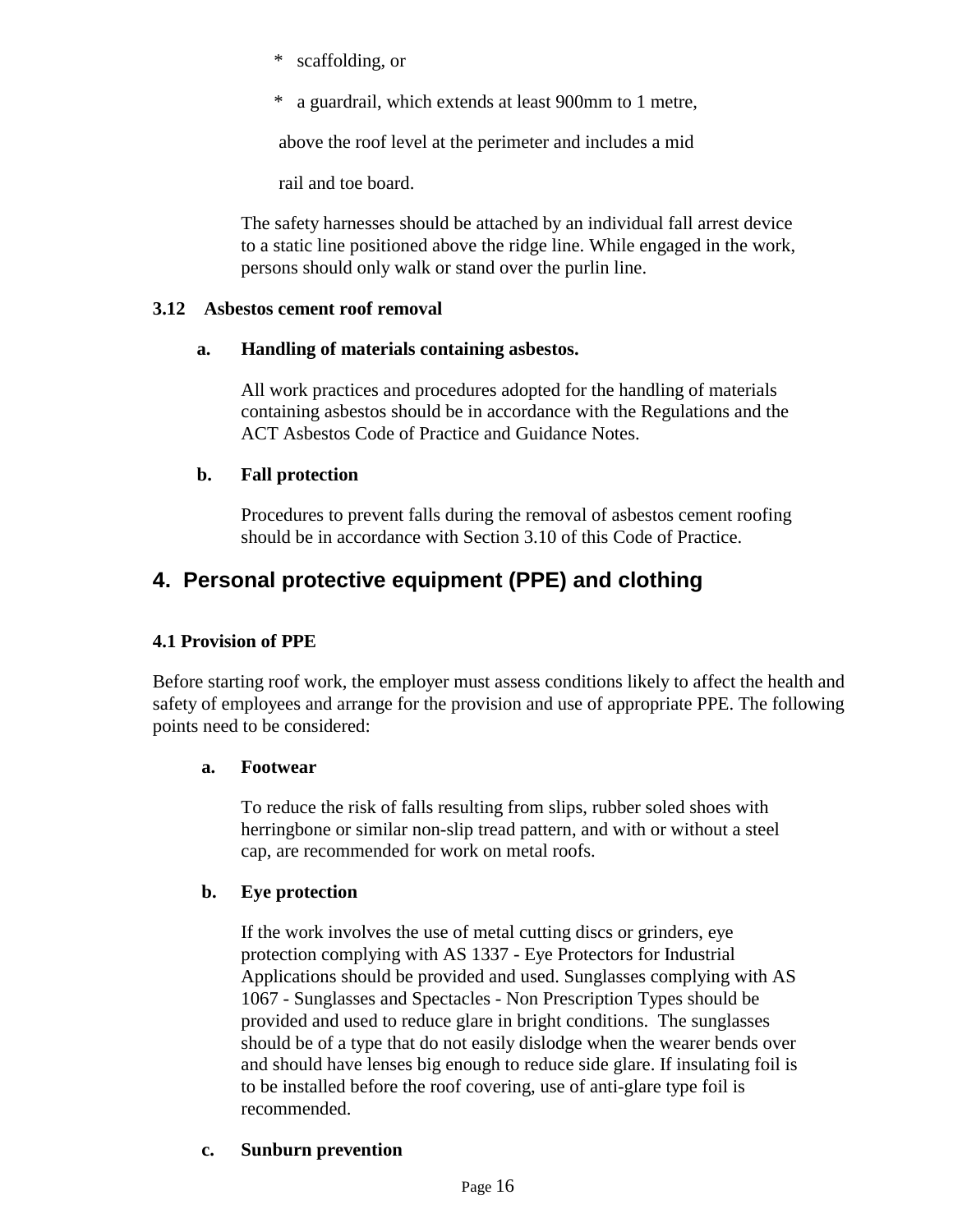The exposed parts of the body should be protected by a sunscreen with an SPF (sun protection factor) rating of 15+. However, there should be sufficient supervision and monitoring conducted to ensure that employees do not have overlong exposure to strong sunlight, including reflection of light from the metal roof.

#### **4.2 Clothing**

Clothing should be comfortable in all positions of standing, bending, and crouching and be suitable for the work being done and the weather conditions. Loose clothing or equipment which may snag or create a trip hazard should be avoided. If short sleeved shirts and shorts are worn in very hot weather, the exposed parts of the body should be protected by a sunscreen with an SPF rating of 15+.

#### **4.3 Maintenance of PPE**

The employer must have all personal protective equipment provided for employees' use regularly inspected and replaced as necessary.

#### **4.4 Special situations**

If work is to be carried out on roofs involving or near hazardous materials (e.g. asbestos removal or airborne hazardous chemicals), the employers should consult with their employees and an appropriate organisation to determine the most suitable personal protective equipment and any other control measures. In planning work in these situations, the employer should contact the ACT WorkCover about any Regulation, Code of Practice or special requirements relating to the specific situation.

## **5. Training and supervision**

Section 27 (d) of the ACT Occupational Health and Safety Act 1989 requires employers to provide information, instruction, training and supervision to employees necessary to enable them to perform their work in a manner that is safe and without risks to health.

#### **5.1 Training**

The training and instruction given should cover at least:

- a. the work method to be used in loading, positioning and fixing roof materials, including access methods.
- b. the method to be adopted to prevent falls.
- c. the correct use, care and storage of individual fall arrest equipment and safety nets.
- d. the correct use, care and storage of personal protective equipment.
- e. the correct use, care and storage of tools and equipment to be used, including electrical safety.
- f. procedure to be adopted in the event of accident or injury.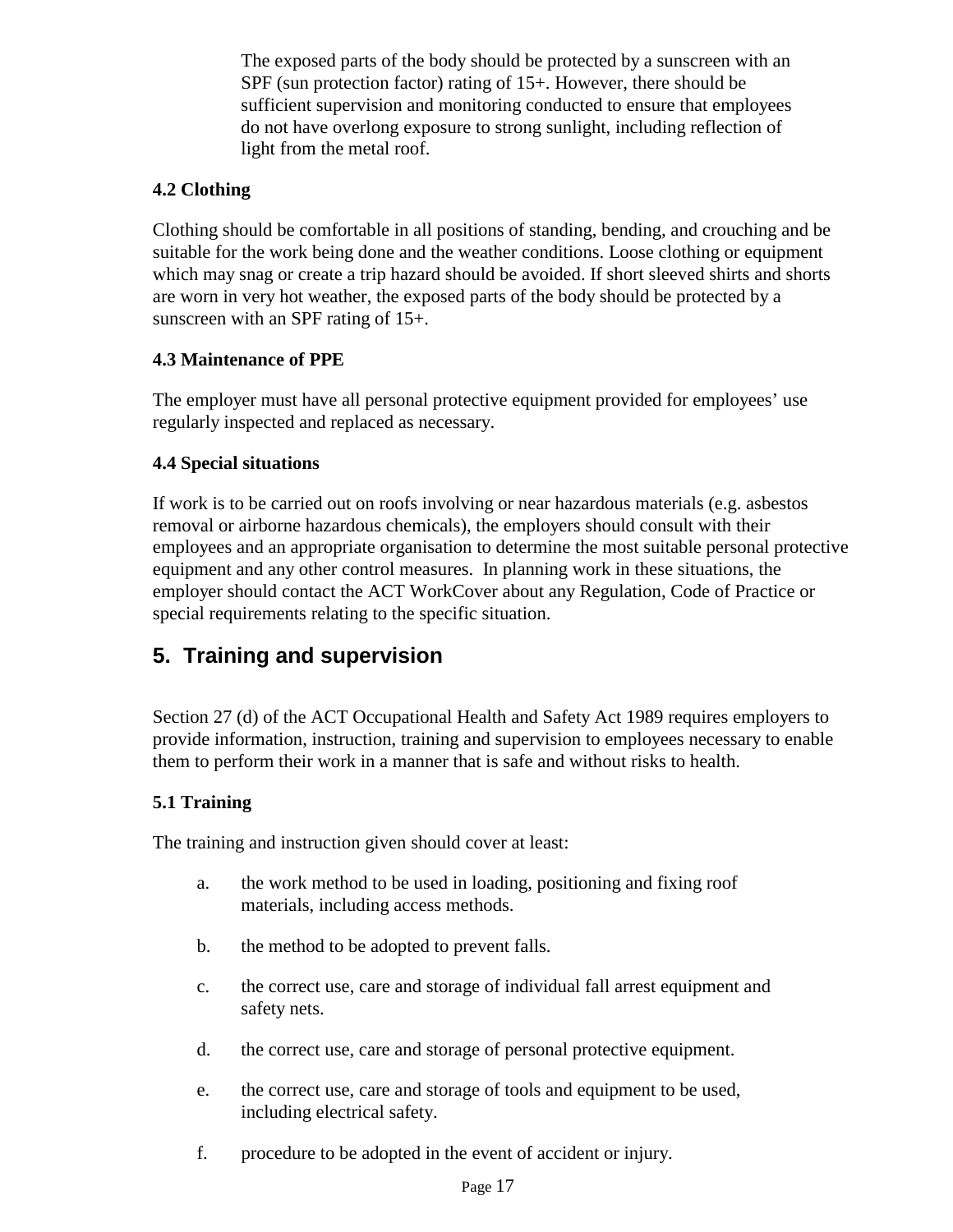#### **5.2 Supervision**

Supervision should ensure:

- a. that only those employees who have received training and instruction are authorised to carry out the work.
- b. include sufficient monitoring of the work to ensure that the agreed safe work practices are being adhered to, including the use of all protection systems and PPE.

## **6. Legal requirements**

#### **6.1 Employers' responsibilities**

Installation and maintenance work on roofs requires compliance with Acts and Regulations relating to occupational health and safety. Compliance applies to work practices, equipment and qualifications of workers. If any uncertainty exists, enquiries should be made at the planning stage to ACT WorkCover. Standards and Codes which offer practical guidance on health and safety in roof work, appropriate Acts, and Regulations are listed in Section 6.3. However these are subject to change and checks should be made with ACT WorkCover.

#### **6.2 Employees' responsibilities**

Section 30 of the *ACT Occupational Health and Safety Act 1989* requires employees to take reasonable care for the health and safety of other persons in the workplace and to co-operate with their employer in the interests of health, safety and welfare. Additionally section 89 of the OHS Act states that no person shall interfere with equipment or the safeguards that are provided in the interest of health and safety. Employees must wear suitable clothing and use the appropriate protective equipment for the work being done.

#### **6.3 Statutes, Standards and Codes**

#### **a. Statutory provisions**

Occupational Health and Safety Act 1989

Scaffolding and Lifts Act 1957

 **b. Codes**

ACT Code of Practice on Manual Handling

#### **c Standards**

AS1639 The Design and Installation of Corrugated Fibre -

Reinforced Cement Roofing and Wall Cladding

- AS1067 Sunglasses and Spectacles Non Prescription Types
- AS1319 Safety Signs for the Occupational Environment
- AS1337 Eye Protectors for Industrial Applications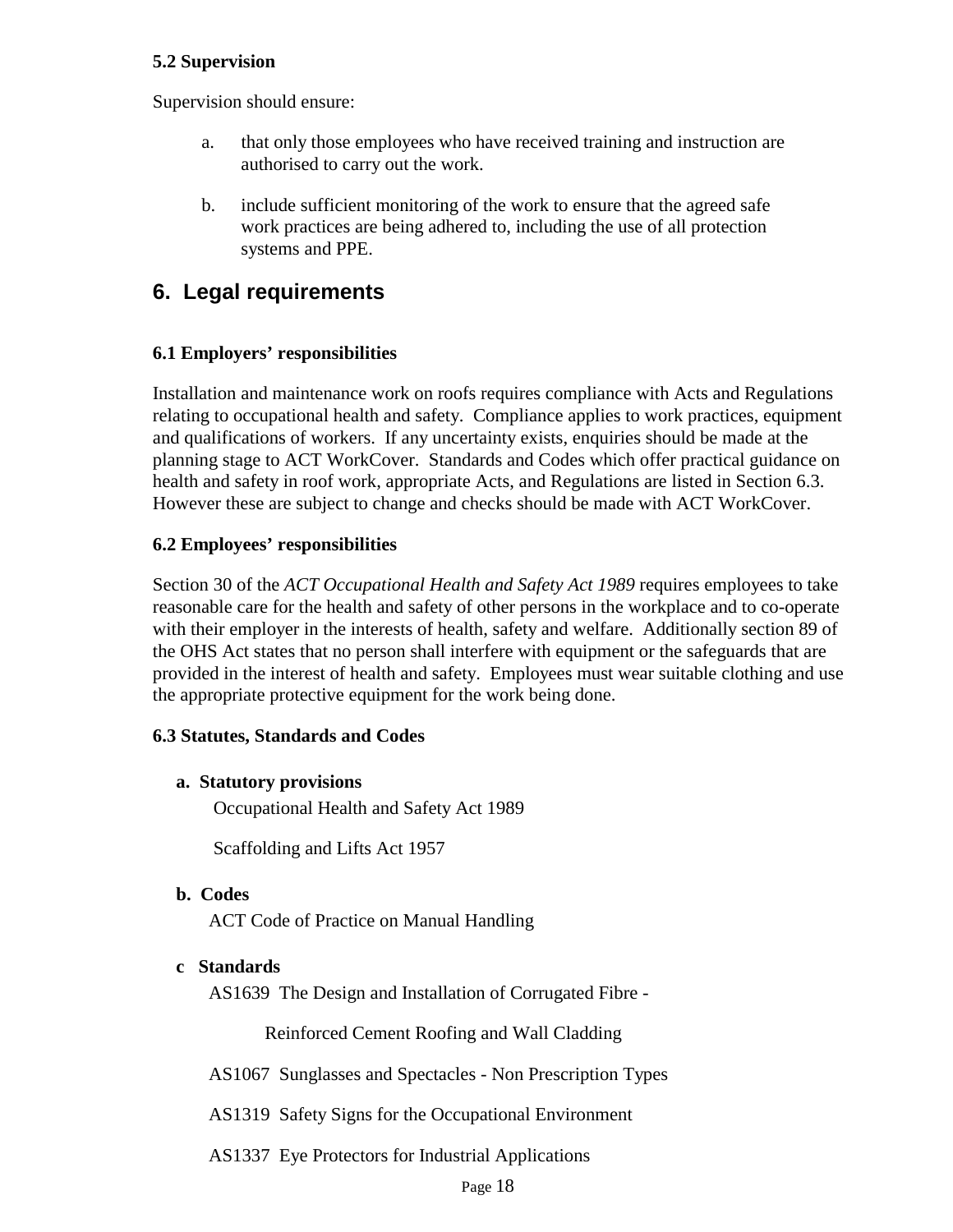- AS1576 Scaffolding
- AS1657 SAA Code for Fixed Platforms, Walkways Stairways and Ladders
- AS1716 Respiratory Protective Devices
- AS1891 Industrial Safety Belts and Harnesses
- AS2626 Industrial Safety Belts and Harnesses Selection, Use and Maintenance
- AS3012 Electrical Installations Construction and Demolition Sites
- BS3913 British Standard Specification for Safety Nets
- CP93 B.S.I. Code of Practice for the Use of Safety Nets on

Constructional Works

- AS2424-1981 Plastic Building Sheets General installation requirements and design of roofing systems
- BS5062 Self Locking Safety Anchorages for Industrial Use
- AS2604-1986 Sunscreen Products Evaluation and Classification.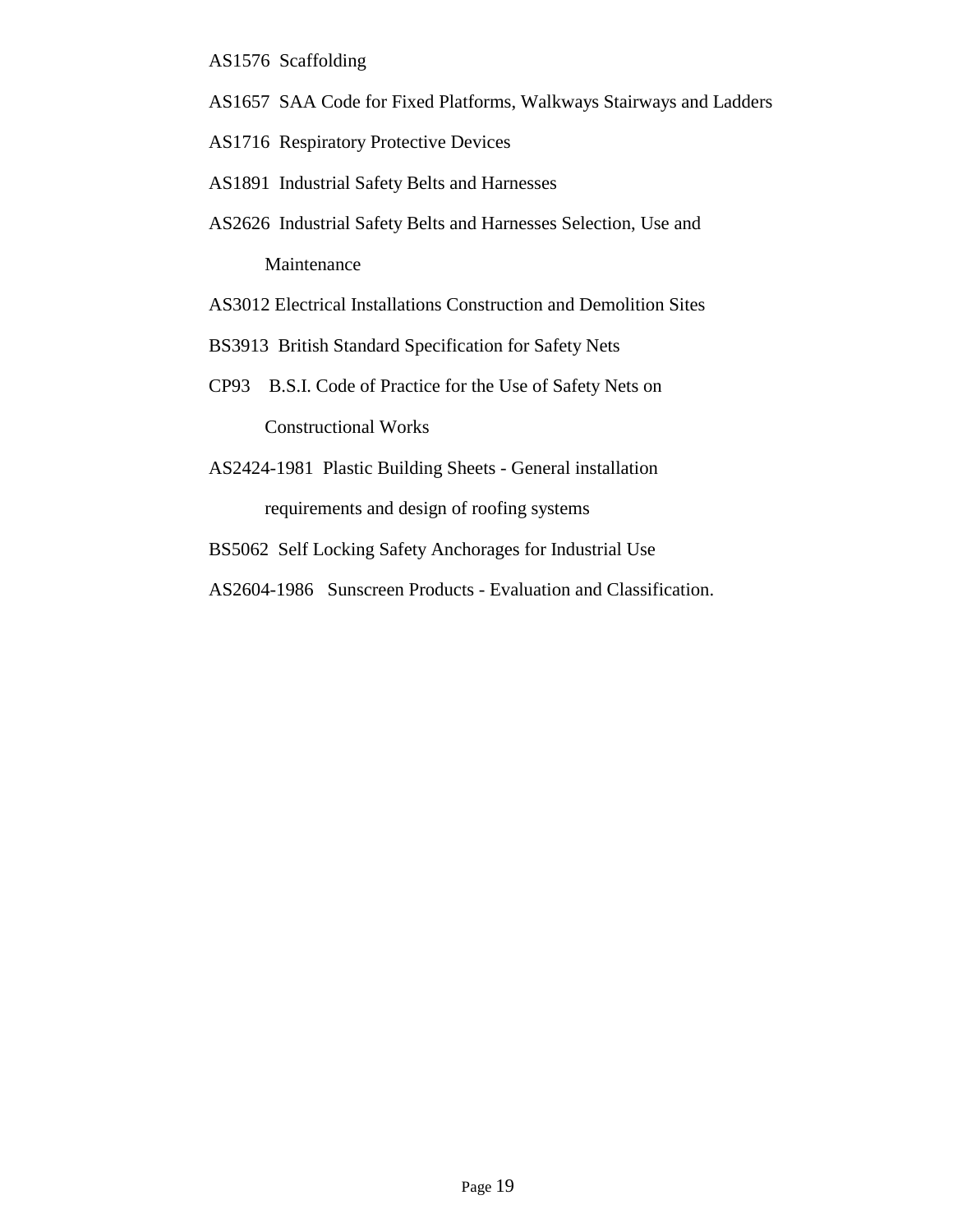## **Appendix 1**

Terminology used in fall arrest systems

**Active fall protection** is a system where the individual must take action to use equipment designed either to prevent them entering a fall hazard area or to arrest their fall.

**Individual Fall Arresting Systems (IFAS)** are designed to arrest an accidental fall and consist of some or all of the following:

- **\* anchorage**
- **\* lifeline**
- **\* fall arrester**
- **\* lanyard**
- **\* shock absorber**
- **\* harness**
- **\* retractable lifeline**
- **\* horizontal lifeline.**

**Individual Travel Restricting Systems (ITRS)** prevent the user from moving

into the fall hazard area and consist of the following:

- **\* anchorage**
- **\* lanyard**
- **\* belt (harness)**
- **\* horizontal lifeline.**

**Work Positioning Systems (WPS)** provide a primary means of support in relative comfort.

**Body containment devices** are designed to contain the body of a falling

worker and to distribute forces resulting from an arrested fall to minimise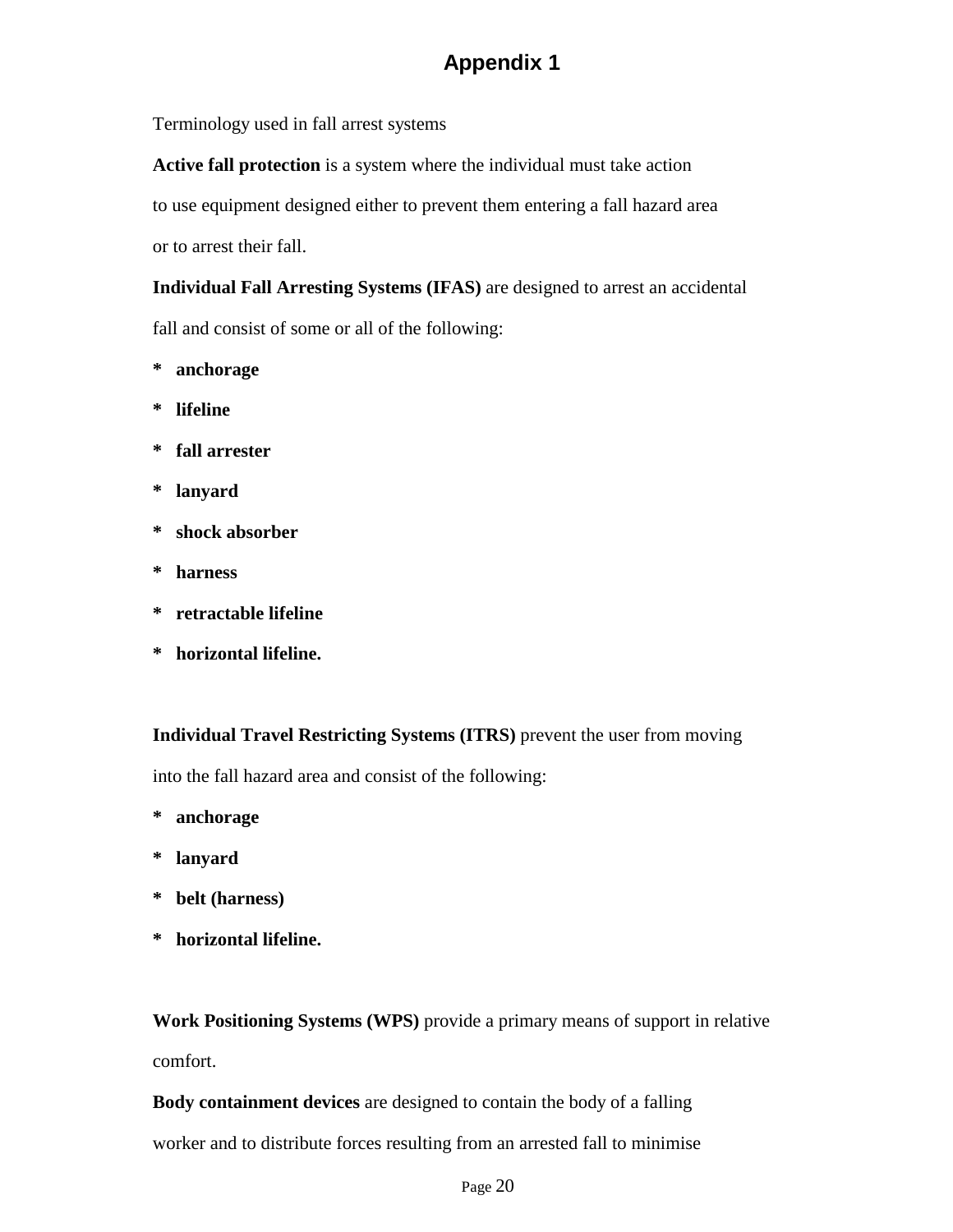the likelihood of injury. They consist of:

- **\* body belt**
- **\* chest waist harness**
- **\* full body harness (parachute type).**
- **\* plus other components**

**Anchorage points** are secure points of attachment for lifelines and lanyards. **Drop lines** are vertical lifelines.

**A fall arrest system** is any device designed to minimise the length and severity of a fall.

**The fall distance** is the length of the lanyard elongated by the weight of a fallen worker.

**A restraint line** secures workers to a fixed anchorage.

**A lanyard** is a flexible line, rope or strap used to connect the containment device of a fall safety system to an anchorage or lifeline. They are usually less than 1.8 metres.

**A lifeline** is a heavy line used to transfer an anchorage site to a more convenient or secure site while providing horizontal or vertical freedom of movement.

**A static line** is a taut horizontal lifeline attached to two anchorage points.

**A fall arrester** is a mechanical device that arrests a fall by locking onto the lifeline but at the same time allowing freedom of movement.

 **Type 1 Rope grab fall arresters** reduce the potential free fall distance and absorb much of the energy of a fall while allowing mobility along a lifeline. The rope grab can be either manually moved along the lifeline and locked in place, or it can be an automatic inertial device.

Page 21 **Type 2 An inertial reel** is a retractable lifeline that has a fall arrester built into the feeding mechanism of the line. It consists of a drum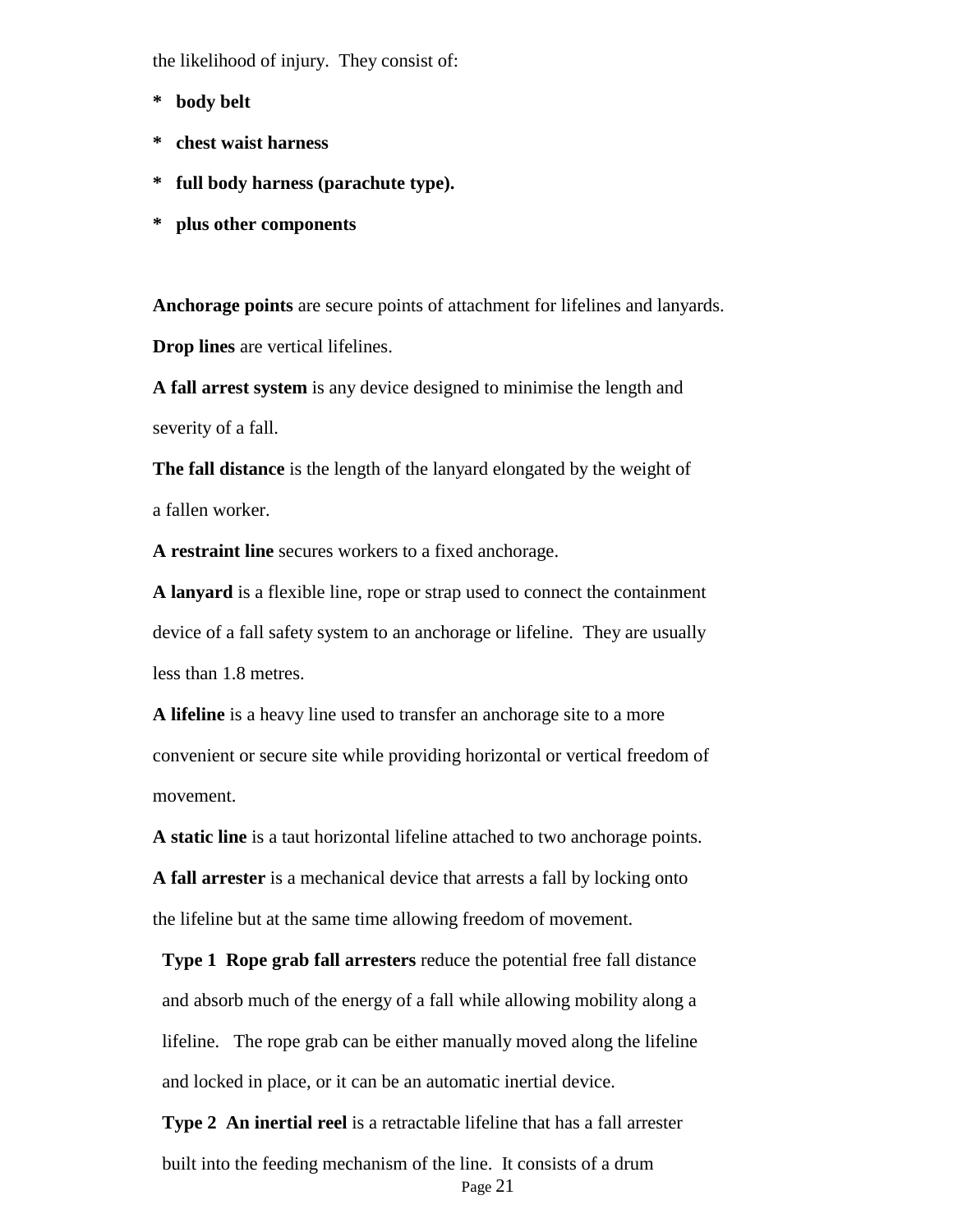connected to a body containment device by wire rope, nylon webbing or fibre rope.

**A shock absorber (deaccelaration device)** prevents a shock to the body by absorbing some of the fall energy before it reaches the end of the lanyard or safety line. A typical shock absorber consists of overlapped nylon webbing cross stitched with nylon thread that absorbs impact progressively by tearing away the nylon stitching.

**An anchorage** is the means for attaching a lanyard, lifeline or other components to a secure point.

**A transfastener (part of the latchway system)** is a travelling anchorage.

It has a walking sprocket device that connects the user onto a static line system allowing the user to travel the entire length of the line without having to unclip and reclip when passing the line's support.

**A griplatch transfastener** arrest falls on roofs up to a 36ø angle.

**A snap hook** is a self closing hood with a keeper latch that will automatically close and remain closed until manually opened.

**Arrest force** is the force imposed upon the worker at the moment the fall arrest system stops the fall.

**The fall distance** is determined by the length of the lanyard plus elongation caused by the impact of a fall.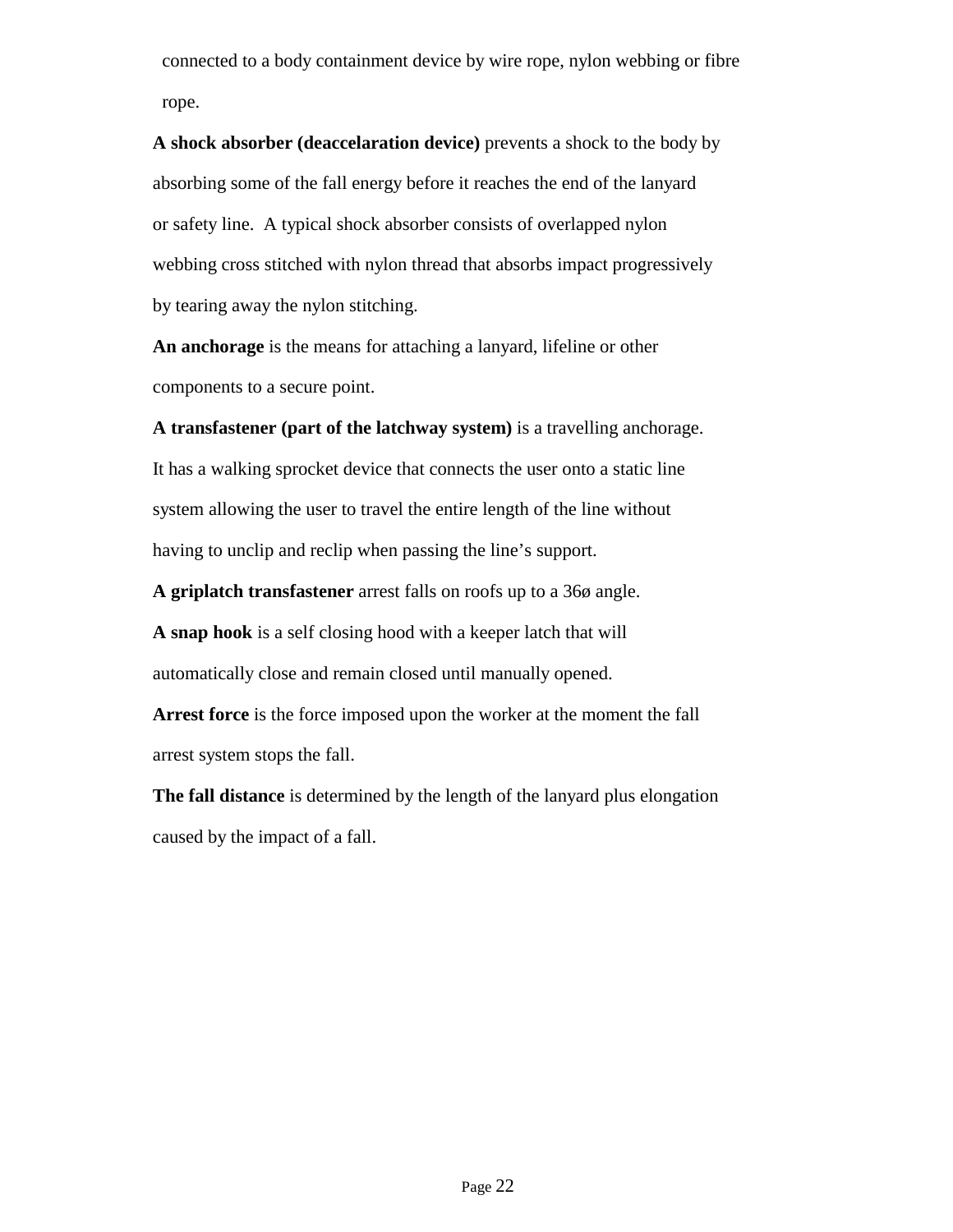## **Appendix 2**

#### **DESIGN QUALITY CHECKLIST**

**for**

**Safe Work on Roofs**

**Project:.............................................................................................................................................. Location.............................................................................................................................................**

**Client..................................................................................................................................................**

Architectural and engineering designs of roofs and roof framing must take into account whether the work practices necessary to carry out the installation and maintenance of the designs are safe.

| Code of Practice Ref. | Design consideration                                                          | Checked | Verified | Date |  |
|-----------------------|-------------------------------------------------------------------------------|---------|----------|------|--|
| Clause 2.1a           | Safety mesh to AS2424 -1981<br>$(para 2.3.3(b))$ included.                    |         |          |      |  |
| Clause 2.1b           | Anchor points provided on<br>roof frame elements for<br>static lines etc.     |         |          |      |  |
| Clause 2.1d           | Sleeves, clips etc incorporated<br>for fixing of roof edge guard-<br>railing. |         |          |      |  |
| Clause 2.1f           | Box gutter supports and linings<br>designed to support man-                   |         |          |      |  |

weight.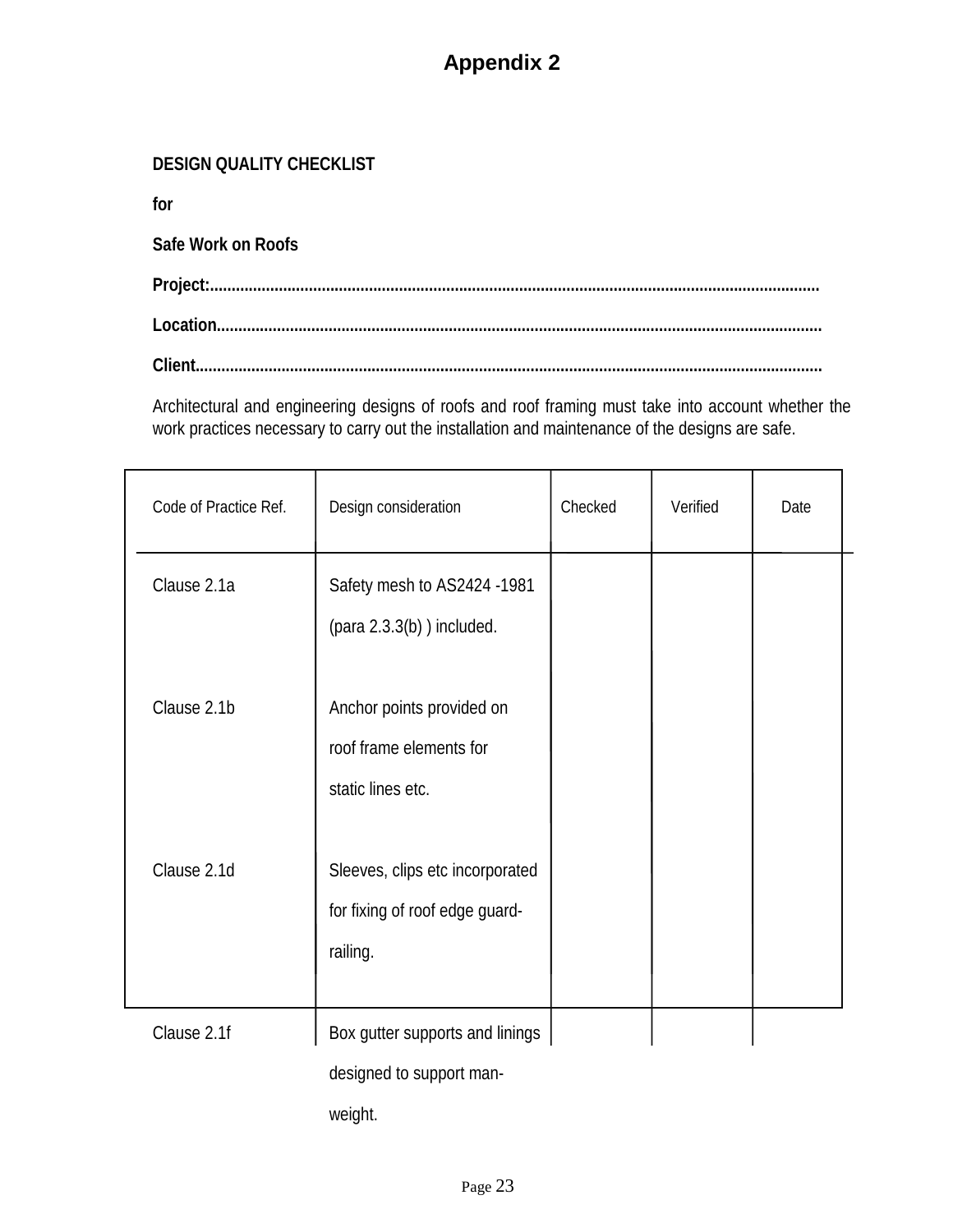| Clause 2.1q | Permanent safe access and           |  |  |  |  |
|-------------|-------------------------------------|--|--|--|--|
|             | anchor points for static lines etc. |  |  |  |  |
|             | provided for maintenance.           |  |  |  |  |
|             |                                     |  |  |  |  |
| Clause 2.1h | Roof frame designed for bulk        |  |  |  |  |
|             | bundles of roof sheet, advisory     |  |  |  |  |
|             | notes placed on drawings.           |  |  |  |  |

| $\iota$ ssue |  |  |  |  |
|--------------|--|--|--|--|

*Approved by:................................................................*

*Date............./............/..............*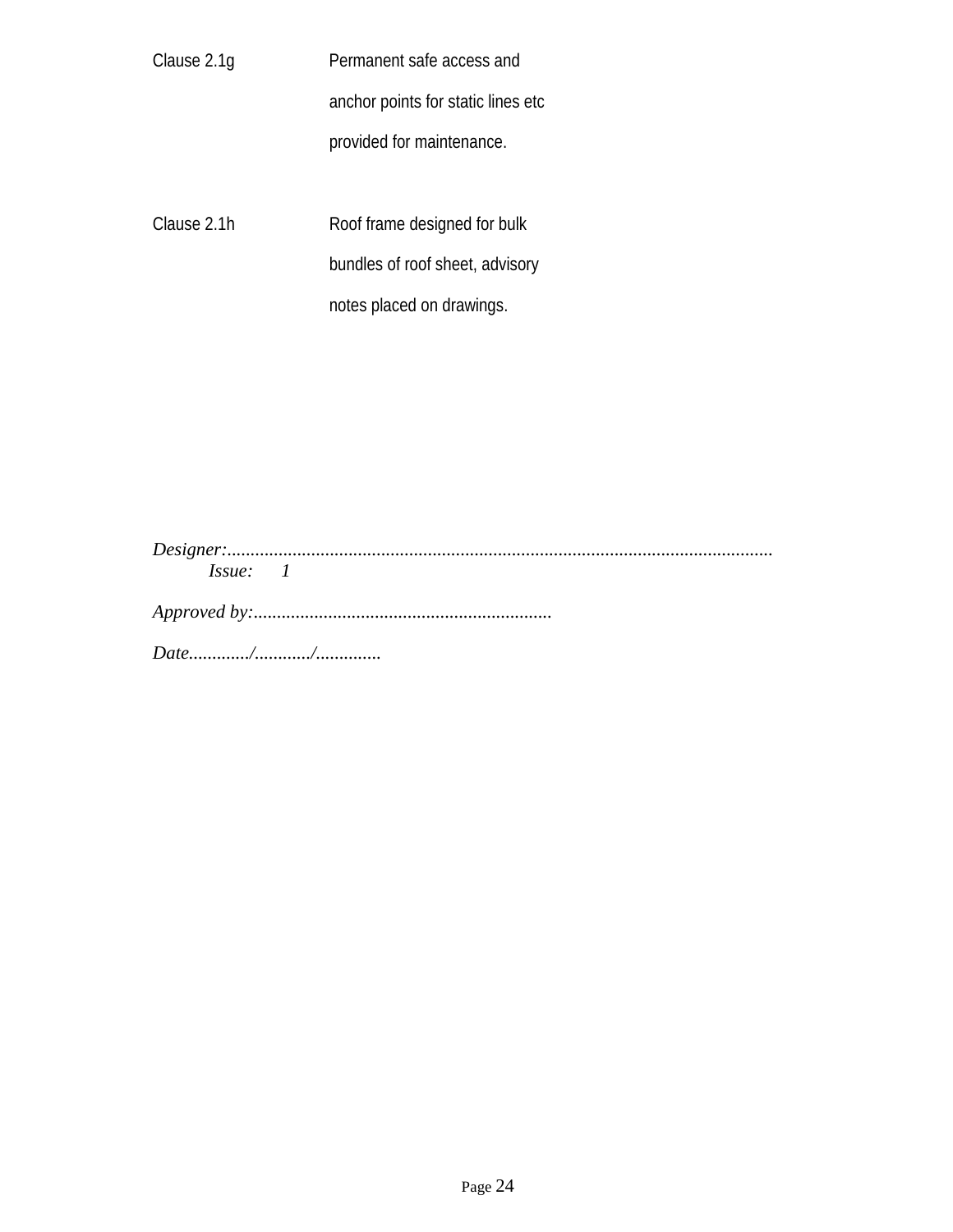#### **BUILDER'S QUALITY CHECKLIST** Sheet..1...of..1.

**for**

**Safe Work on Roofs**

| $\textbf{\textbf{Location}}.\textcolor{red}{\textbf{\textbf{Location}}}.\\$ |  |
|-----------------------------------------------------------------------------|--|
|                                                                             |  |

Planning and sequencing of construction by the builder or principal contractor shall consider the following factors:

| Code of Practice Ref. | Planning consideration                                                                                                                    | Checked | Verified | Date |
|-----------------------|-------------------------------------------------------------------------------------------------------------------------------------------|---------|----------|------|
| Clause 2.1            | Guardrailing to roof edge<br>installed as Clause 3.3.                                                                                     |         |          |      |
|                       | Drawings/specifications<br>checked for any conditions<br>on loading/stacking roof<br>cladding or plant and<br>equipment on roof structure |         |          |      |
| Clause 2.2            | Roof structure is complete,<br>plumbed & braced.                                                                                          |         |          |      |
|                       | Personnel access to roof<br>structure in place and safe.                                                                                  |         |          |      |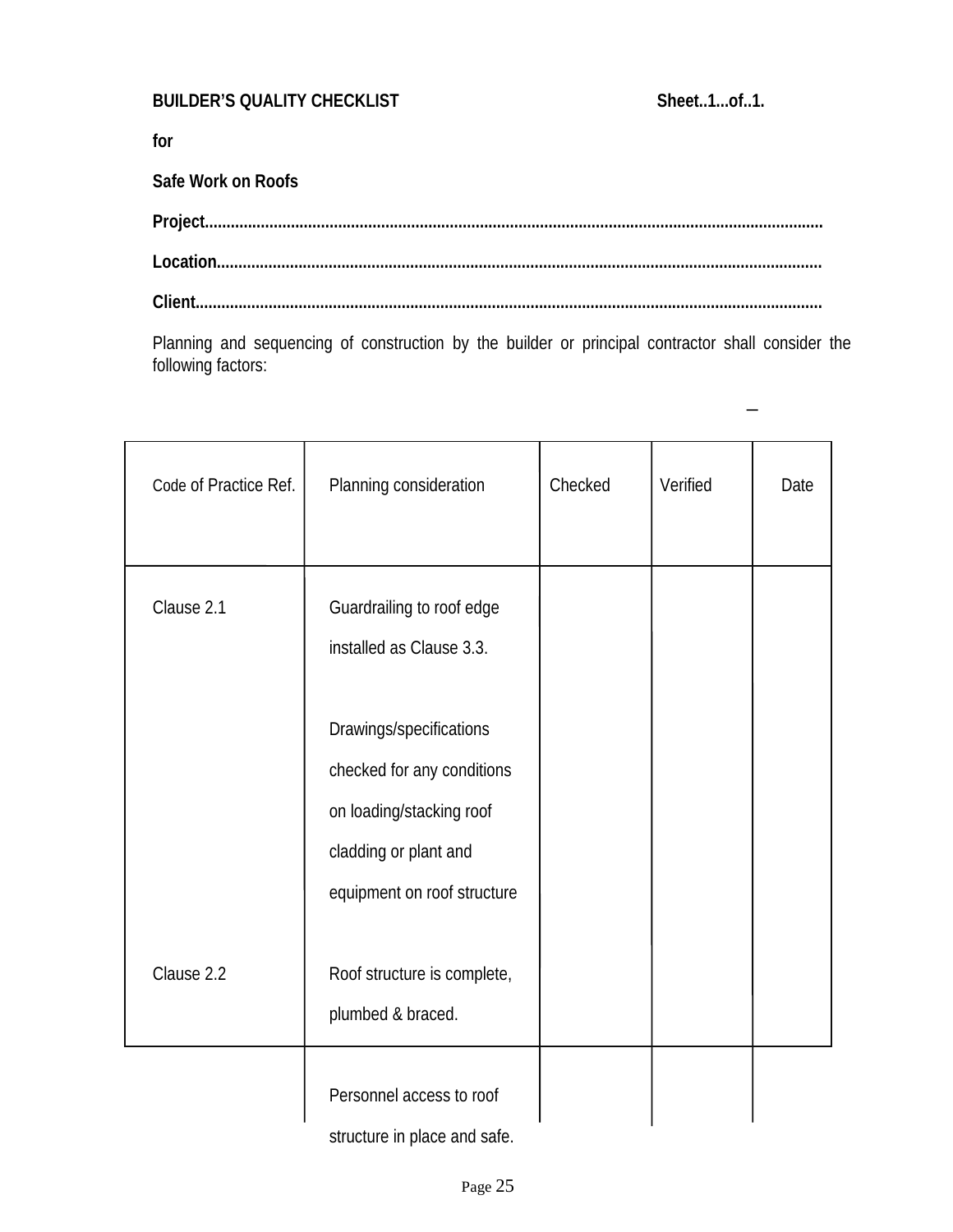Access for scaffold etc.

clear & level.

Anchor points for static lines etc. in place.

General Roofing contractor's Quality checklists received and verified.

*Contractor........................................................................................................................Issue 1 Approved by:.................................................................... Date.............../............./.................*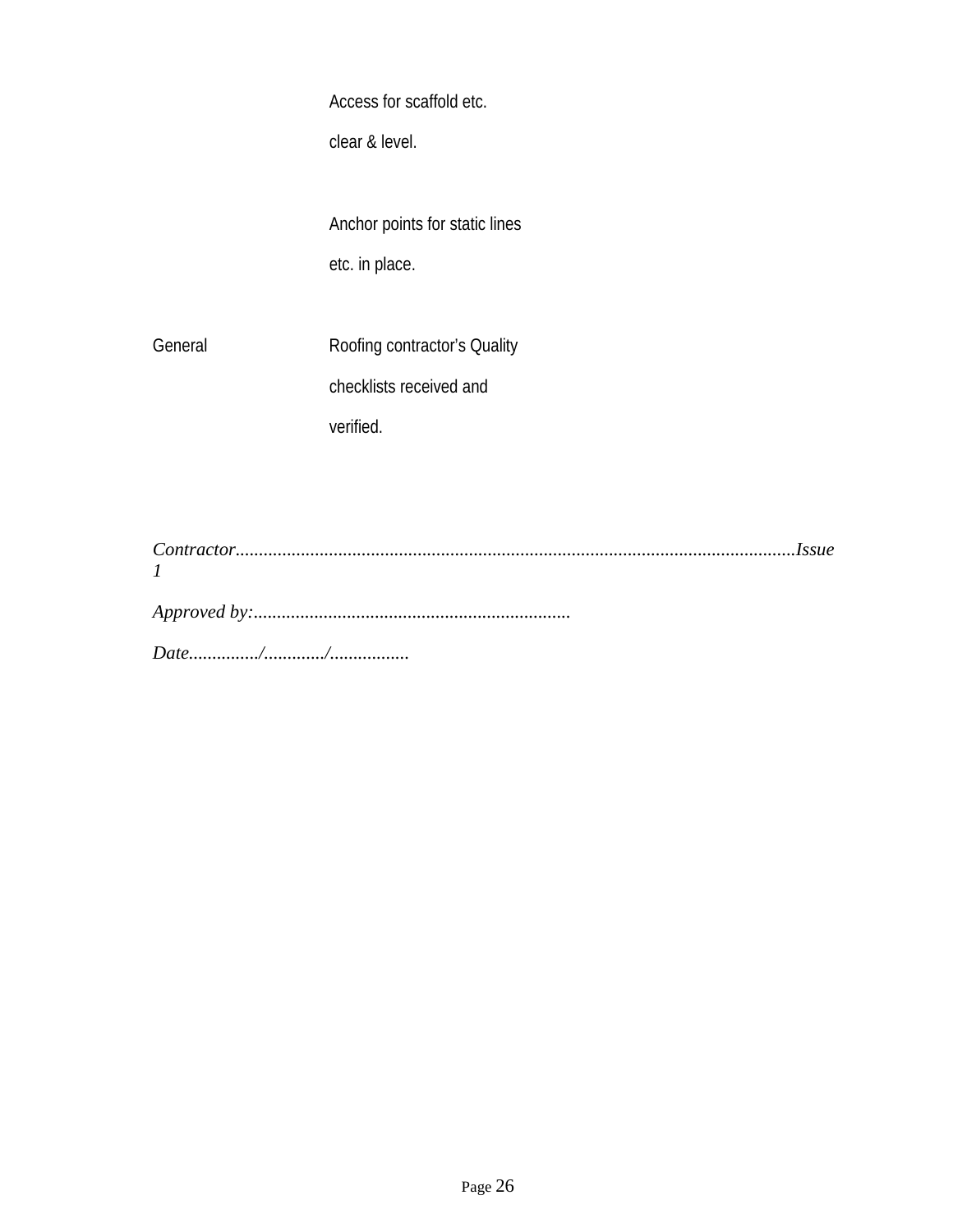**for**

**Safe Work on Roofs**

**Project................................................................................................................................................**

**Location.............................................................................................................................................**

**Client..................................................................................................................................................**

In addition to collaboration with the builder in overall job planning, the roofing contractor shall address the following safe work issues:

| Code of Practice Ref. | Planning consideration                                                   | Checked | Verified | Date |
|-----------------------|--------------------------------------------------------------------------|---------|----------|------|
| Clause 2.2            | Roof structure, including all<br>eave & box gutter supports<br>complete. |         |          |      |
| Clause 2.3            | Work sequence discussed<br>and agreed with builder &<br>workforce.       |         |          |      |
|                       | Supply of all materials to site<br>checked                               |         |          |      |
|                       | Workforce provided with<br>and wearing protective eye-                   |         |          |      |

ware, clothing etc.

Manual handling tasks

checked for excessive weight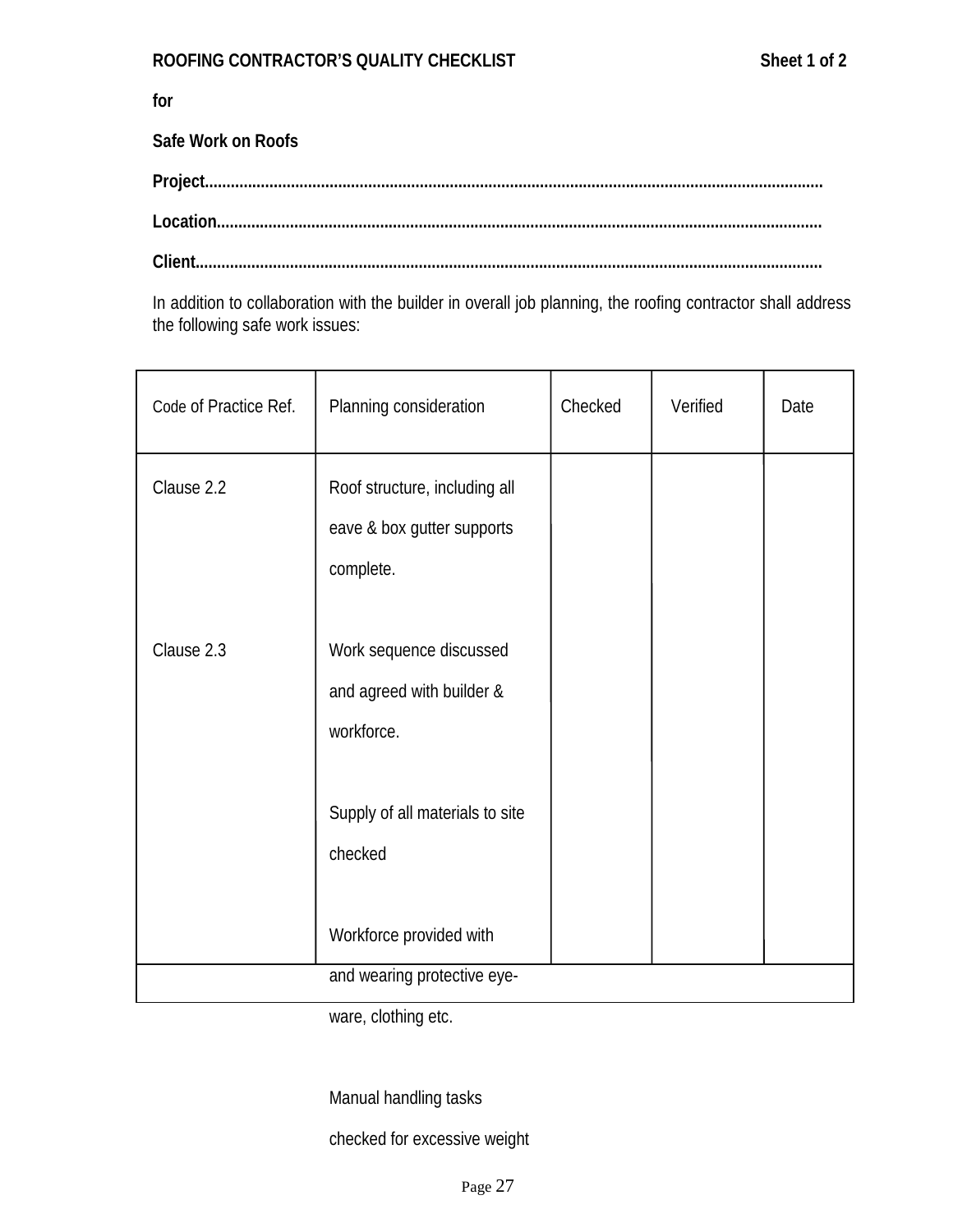Access and manual hoisting

requirements assessed &

checked.

All electrical systems and

checked **and overhead**

**wiring installations** identified

*Contractor.........................................................................................................................Issue 1 Approved by:....................................................................*

*Date.............../............./.................*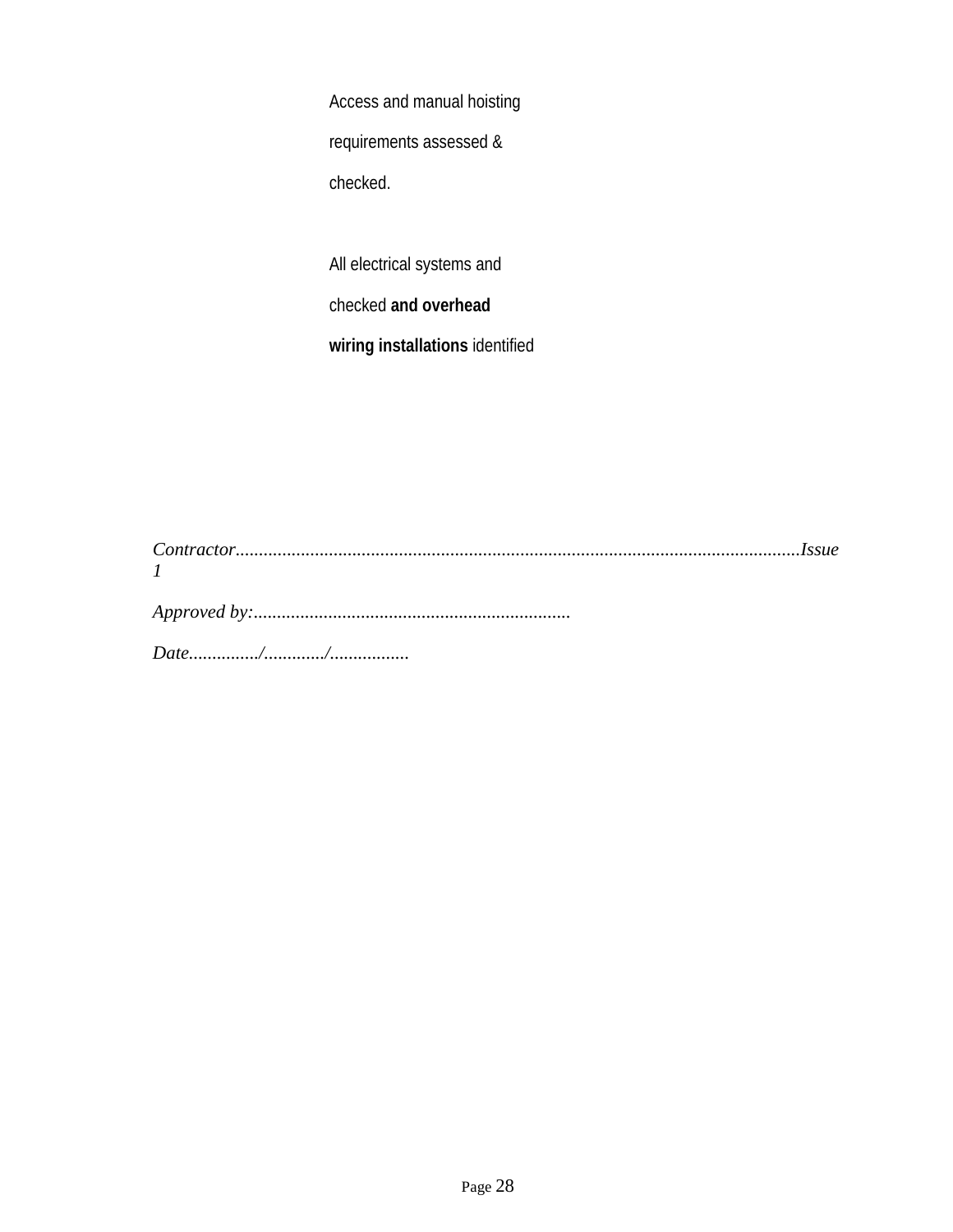#### **Sheet 2 of 2**

| Code of Practice Ref. | Planning consideration                                                                                                                         | Checked | Verified | Date |
|-----------------------|------------------------------------------------------------------------------------------------------------------------------------------------|---------|----------|------|
| Clause 2.3            | On existing roofs - condition<br>of roof sheet, safety mesh<br>and roof surface inspected<br>& accepted (including under-<br>side inspection). |         |          |      |
| Clause 2.4            | Prevailing and forecast<br>weather conditions checked &<br>accepted:<br>Prevailing:                                                            |         |          |      |

................................................

Fall prevention equipment

arranged in accordance with

Code Clause 3.1, 3.4 & 3.5.

Method of rescue following

arrested falls arranged.

General **Completed Planning checklists** 

provided to builder for